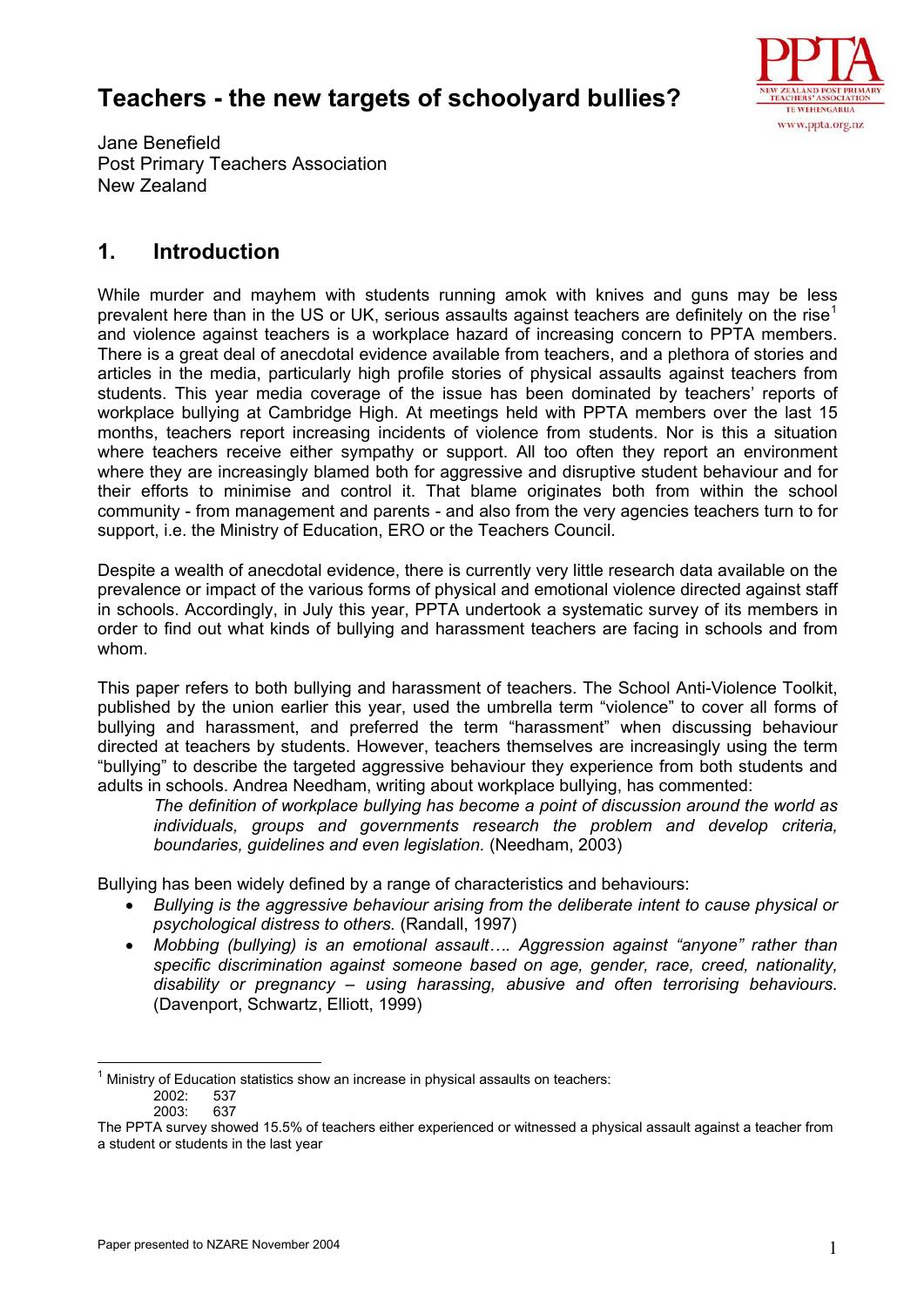- *Bullying is a conscious and wilful act of aggression and/or manipulation by one or more people against another person or people. Bullying can last for a short period or go on for years, and is an abuse of power by those who carry it out. It is sometimes pre-meditated, and sometimes opportunistic, sometimes directed mainly towards one victim, and sometimes occurs serially and randomly* (Sullivan, 2000)
- *A bully is someone who knowingly abuses the rights of others to gain control of the situation and the individuals involved. Bullies deliberately use intimidation and manipulation to get their way.* (Horn, 2002)

Many writers stress the necessity of bullying being a *repeated* behaviour, i.e.:

- *Bullying is persistent, unwelcome behaviour………a continual and relentless attack on other people's self confidence and self esteem* (Field, 1996)
- *It is repetitive, occurring over a period of time, or it is a random but serial activity carried out by someone who is feared for this behaviour* (Sullivan, 2000)
- *Workplace bullying is repeated, unreasonable behaviour directed toward an employee, or group of employees, that creates a risk to health and safety* (Victorian Workcover Authority, 2002)

However this view is becoming more commonly challenged, certainly in discussions with teachers themselves both in New Zealand and Australia (Violence workshop, AEU Women's Conference, Melbourne, October 2004). Many teachers maintain that while a necessarily repetitive component is true of minor incidents that would not singly amount to bullying, occasional or even single, significant aggressive acts, which seriously endanger them or undermine their well being or professional integrity, do amount to bullying. For this reason the paper has distinguished between what I've called "cumulative" bullying behaviour and "significant" bullying incidents.

Some authors also stress the power difference they believe is necessary between bully and target, eg Barbara Coloroso (2003) in her book *The Bully, the Bullied and the Bystander,*  maintains a bully must be either physically stronger or more favourably situated than the target*. Bullying From Backyard to Boardroom* opens with a definition that stresses both repetition *and* a power difference:

*Bullying can be defined as an act of repeatedly and deliberately putting a weaker person under stress* (McCarthy, Sheehan and Wilkie, 1996)

However, others, often practitioners dealing with the behaviour at first hand, have taken a wider view, such as that expressed in *Bullying and Harassment, A Legal Guide for Educators:* 

*What is a "bully"? A typical bully is hard to describe; after all bullies don't come with a capital "B" on their jackets. Psychologists and behaviour specialists maintain that bullies come in all shapes and sizes. Students bully other students; students bully teachers. Teachers bully students; teachers bully other teachers and parents. Those with the power bully; those who feel* powerless *also bully* (Conn, 2004).

This view is strongly echoed by teachers themselves. At meetings and workshops run by the union on school violence, bullying and harassment, many teachers who have experienced forms of aggressive behaviour from students maintain they *feel* bullied by students, even if they might be seen to hold a position of greater authority and status. By contrast, a recent discussion with school principals resulted in their strong consensus that a bully must be of higher status than the victim and their preference was to use the term "harassment" when referring to student aggressive targeted behaviour against staff. However, many teachers feel the term "harassment" has connotations of behaviour that is primarily driven by discriminatory motives, such as racial or sexual harassment, which is not always present in the behaviour they experience. As this survey also explored the extent of racial and sexual harassment experienced by teachers, both terms are used in some instances throughout the paper.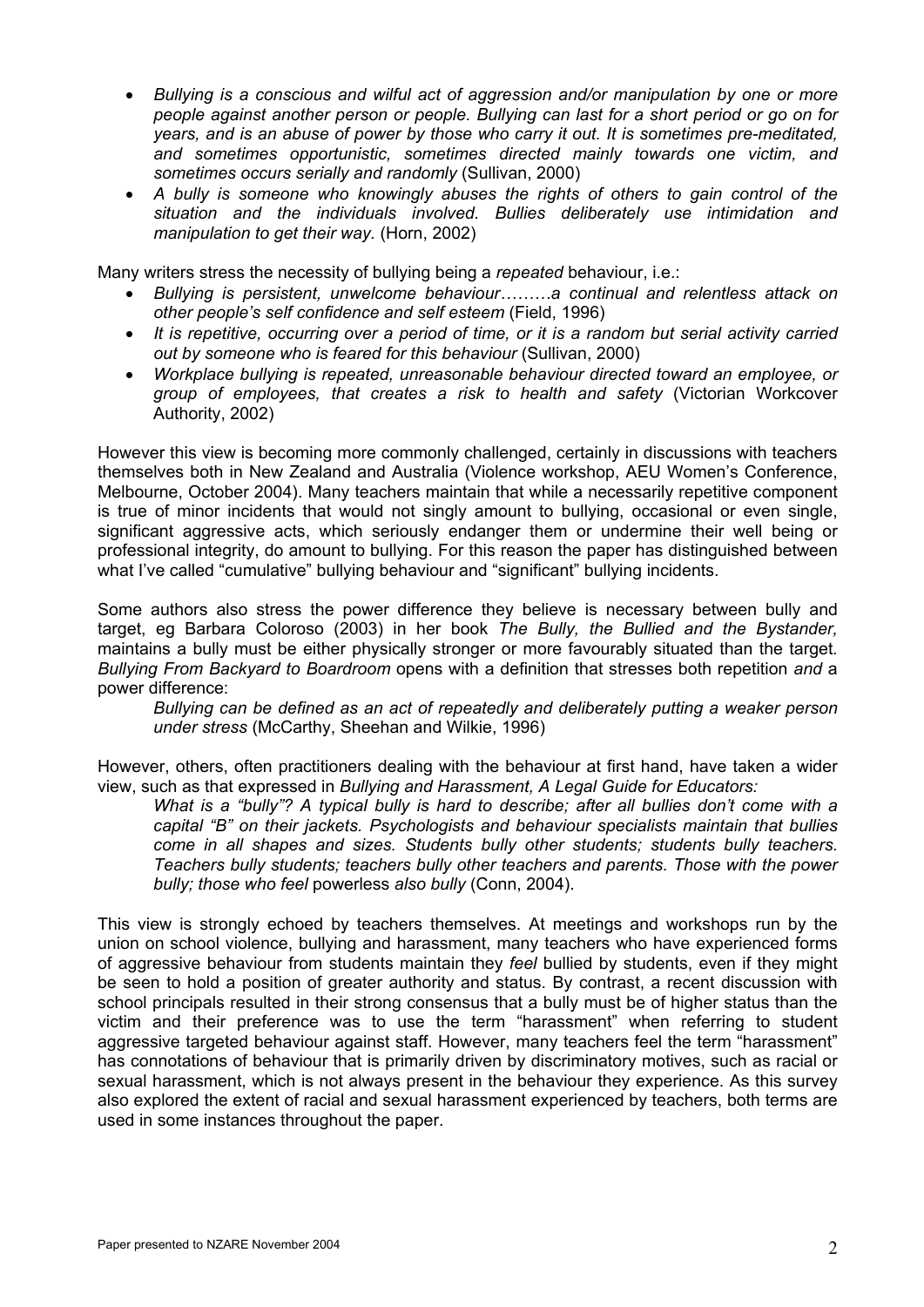# **2. Methodology**

The findings in this report are based upon two survey tools, a questionnaire designed for individual teachers and a questionnaire designed for PPTA branch officers<sup>[2](#page-2-0)</sup>.

## **Branch Officer Questionnaire**

This was distributed to each secondary and area/composite school branch. Of the 395 questionnaires sent out we received responses from 112 schools. The questionnaire asked for information on the practices schools are currently implementing to manage and minimise violence in their school communities. These responses have been reported in this paper by category of school practice as well as with a sample of the practices illustrating the range provided.

#### **Member questionnaire**

#### **Distribution and response**

A systematic sample of teachers in all secondary and area schools was surveyed. The PPTA Branch Chairperson of each school was asked to distribute the survey to every fifth teacher sequenced through their staffroom 'pigeon-hole'.

The survey had a potential distribution of some 3000 teachers, though we cannot be certain that the surveys were distributed in every school. In the responses 195 different schools were identified by name, and a further 114 teachers did not give the name of the school. We can be sure that in at least half of all schools surveys were distributed and a minimum of 10% of the workforce received the questionnaires.

587 questionnaires were returned<sup>[3](#page-2-1)</sup>. This is 3.7% of the secondary work force, 19.6% of the potential sample.

#### **Contents**

The questionnaire was organised into three parts:

- Part 1 Questions on a fairly standard range of comparative data on the respondents (age, gender, ethnicity and role and status in schools) and on their school (size, decile, location and type).
- Part 2 Four sections of specific questions on bullying or harassing behaviours from:
	- Students
	- Parents (this category also included visitors to the school and Board of Trustee members)
	- Staff (of equal status)
	- Management staff
- Part 3 A section of open questions regarding systems and resources participants would like to assist them to combat bullying and harassment in schools<sup>[4](#page-2-2)</sup>.

In each of the four sections from the second part of the questionnaire participants were provided with a list of incident type forms of bullying and asked to indicate the frequency with which they

 $\frac{2}{\pi}$  The survey was sent to the branch chairperson at each PPTA branch (school)<br> $\frac{3}{\pi}$  It was expected that the survey would sekieve a spe third return rate (sem

<span id="page-2-1"></span><span id="page-2-0"></span><sup>&</sup>lt;sup>3</sup> It was expected that the survey would achieve a one third return rate (some 1000+ responses). Unfortunately, as some branch officers pointed out, it came at the latter part of a year in which teachers were also being consulted about an unprecedented range of professional and industrial issues. In considering the sub-group analysis the numbers involved mean that the data is to be considered indicative.

<span id="page-2-2"></span> $^4$  There needs to be further analysis of the responses to the third part of the questionnaire. This paper will present only initial categorising of resources identified.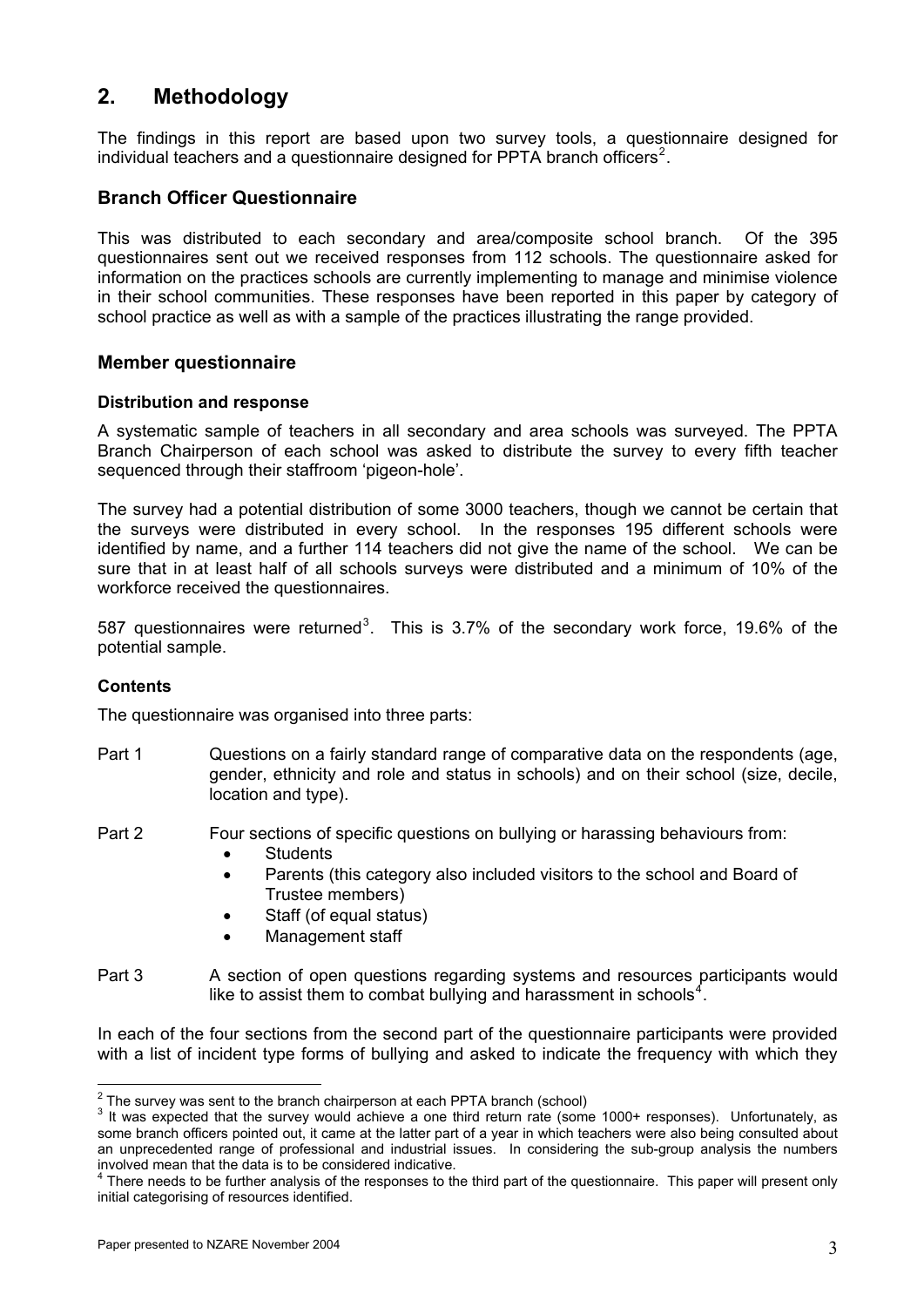had personally either experienced or witnessed such incidents over the last year. There were a greater *variety* of categories of bullying offered within the management section than from other groups<sup>[5](#page-3-0)</sup>. The list of incident types was developed from responses to previous PPTA surveys, from discussions with members and from literature on the subject (i.e. Needham, 2003).

To ensure that all potential incidents were covered, all categories were also asked an open question providing participants with the opportunity to provide examples of other forms of perceived bullying and the frequency of such incidents. Fewer than 2% of respondents identified instances of bullying which they considered to be outside the range of options provided in any section. This suggests that the range of options suggested for each potential source of bullying was appropriate.

#### **Responses sought in Section 2**

For each category of the potential source of bullying participants were asked to use the following scale to indicate the frequency of each of the types of incidents they experienced or witnessed in the last twelve month period:

| <b>Never</b> | Not in the last 12 months  |
|--------------|----------------------------|
| Rarely       | Once or twice in 12 months |
| Sometimes    | Once or twice a term       |
| Frequently   | Once or twice a month      |
| Often        | Once or twice a week       |
| Constantly   | Once or twice a day        |

#### **Data analysis**

For each type of bullying in each category of potential bully the following was calculated:

- The percentage of responses for each of the six possible responses.
- The percentage of responses indicating that event at any frequency.
- The percentage responses indicating such an event either daily or weekly.
- The mean minimum number of events in the previous twelve months.

These calculations were run across the whole sample, and then across various demographic or school type divisions. Demographic groupings were arranged so that wherever possible subsamples were composed of more than 100 respondents.

Since the types of behaviour surveyed ranged in severity of impact on teachers<sup>[6](#page-3-1)</sup> they were then organised into two general categories:

- Category A: incidents which may not have a significant impact upon an individual if occurring infrequently, but which may have a significant negative effect on a teacher when repeated over time, eg continual verbal abuse.
- Category B: incidents which, when performed by a particular type of potential bully, may have a significant effect upon a teacher, even if occurring only once, eg physical  $intimization<sup>7</sup>$  $intimization<sup>7</sup>$  $intimization<sup>7</sup>$ .

<span id="page-3-0"></span> 5 The higher number of questions regarding bullying from management reflected the greater scope for bullying incidents that can arise from those in positions of greater power and authority, and the more serious effect these can have on the target.

<span id="page-3-1"></span> $^6$  As all forms of bullying and harassment are highly subjective it is not possible to evaluate the actual harm they cause or whether it is more harmful to be subjected to continual lower level harassment or to more occasional but more significant forms of bullying. However, it is reasonably clear that it is useful to separate out in the analysis infrequent incidents of low level bullying from infrequent incidents of serious bullying which is more likely to have a significant impact on the target.

<span id="page-3-2"></span> $^7$  In some instances a particular incident, eg a significant challenge to the teacher's authority, when made by a student, may be categorised as 'cumulative' whereas it becomes 'significant' when performed by someone of equal or higher status, i.e. colleague or manager.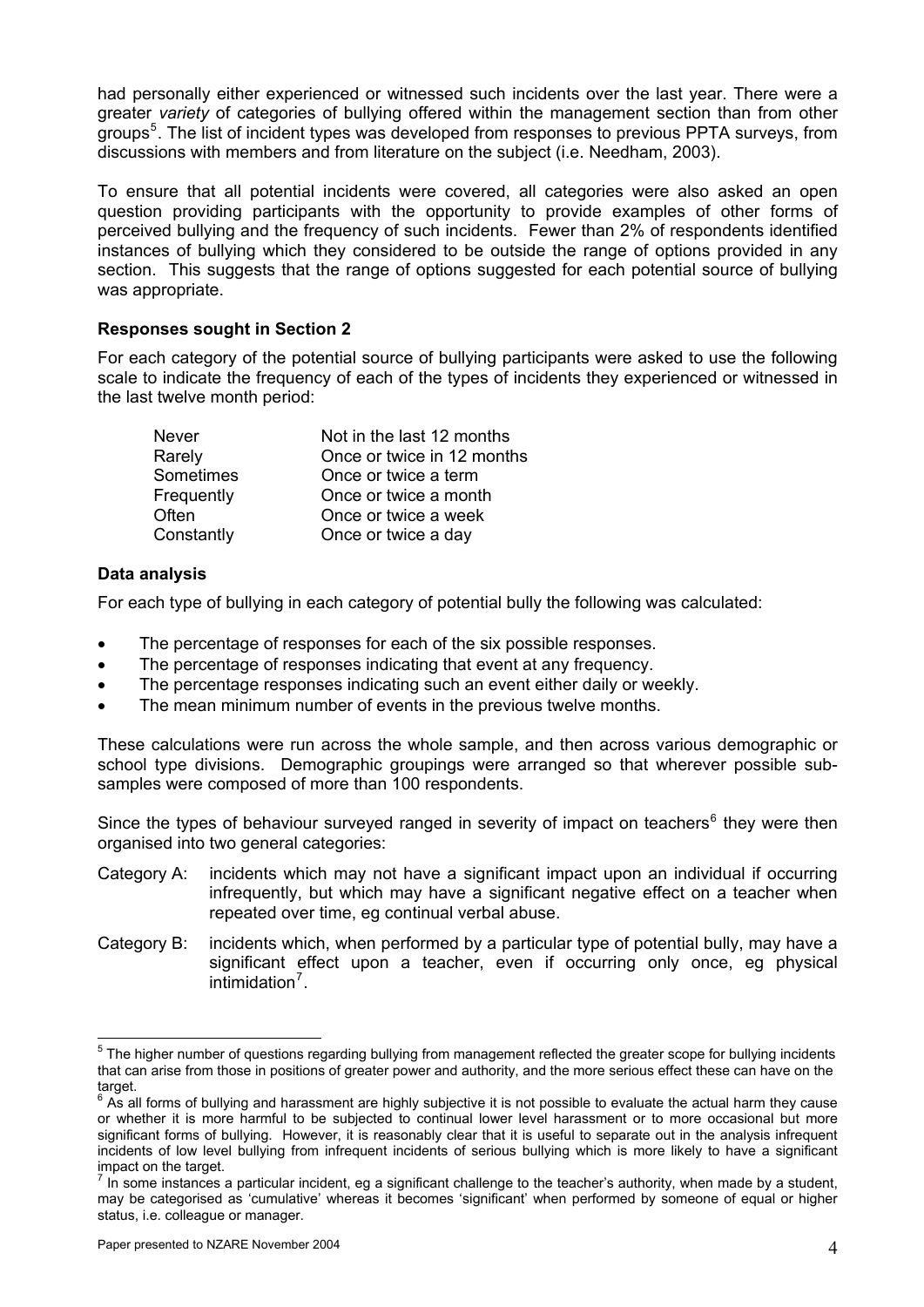For each of these groups of bullying, and across all categories in each section was calculated:

- The percentage of responses indicating that event at any frequency.
- The percentage responses indicating any event occurring either daily or weekly.
- The total mean minimum number of events in the previous twelve months.

In recording the results it was determined that category A incidents are more appropriately highlighted when they occur on a daily/weekly basis<sup>[8](#page-4-0)</sup>, while the more severe category B incidents have been recorded on the basis of having occurred at any frequency (but at the very least once) over the previous 12 months.

Incidents in either or both categories have also been recorded for comparative purposes in terms of mean minimum incidents per teacher per year. This measure provides a way of illustrating how frequently bullying incidents are occurring across the workforce in a yearly period, rather than simply recording what proportion of the workforce experiences bullying incidents. It also allows us to compare the number of incidents occurring between sub-categories of different size.

#### **Calculating mean minimum incidents.**

For each type of incident (I) the mean minimum is:

ΣIwn  $\overline{\mathsf{N}}$ 

Where  $I_w$  is the weighting for the frequency of occurrence given by the individual to the event and n is the number of people giving that frequency of occurrence and N is the total number of people.

It is the mean *minimum* figure as it assumes only one incident per frequency category, whereas that is the minimum number in each category. Thus a teacher may have recorded an incident as once or twice a day, but for the calculation it is assumed the incident occurs once per day.

The weightings $^9$  $^9$  applied are:

| <b>Never</b> |                            |     |
|--------------|----------------------------|-----|
| Rarely       | Once or twice in 12 months |     |
| Sometimes    | Once or twice a term       |     |
| Frequently   | Once or twice a month      | 10  |
| Often        | Once or twice a week       | 40  |
| Constantly   | Once or twice a day        | 190 |
|              |                            |     |

A mean minimum figure of 4 would indicate that the average person in the sample would have experienced that type of bullying incident **at least** four times in the previous twelve-month period.

-

<span id="page-4-1"></span><span id="page-4-0"></span><sup>8</sup> The maximum scale of teachers reporting daily/weekly cumulative bullying charts (40% and 50% for teachers by school decile) differs from that for significant bullying (100%) as the percentages are so much lower. The weightings assume that incidents occur when the school is open for instruction.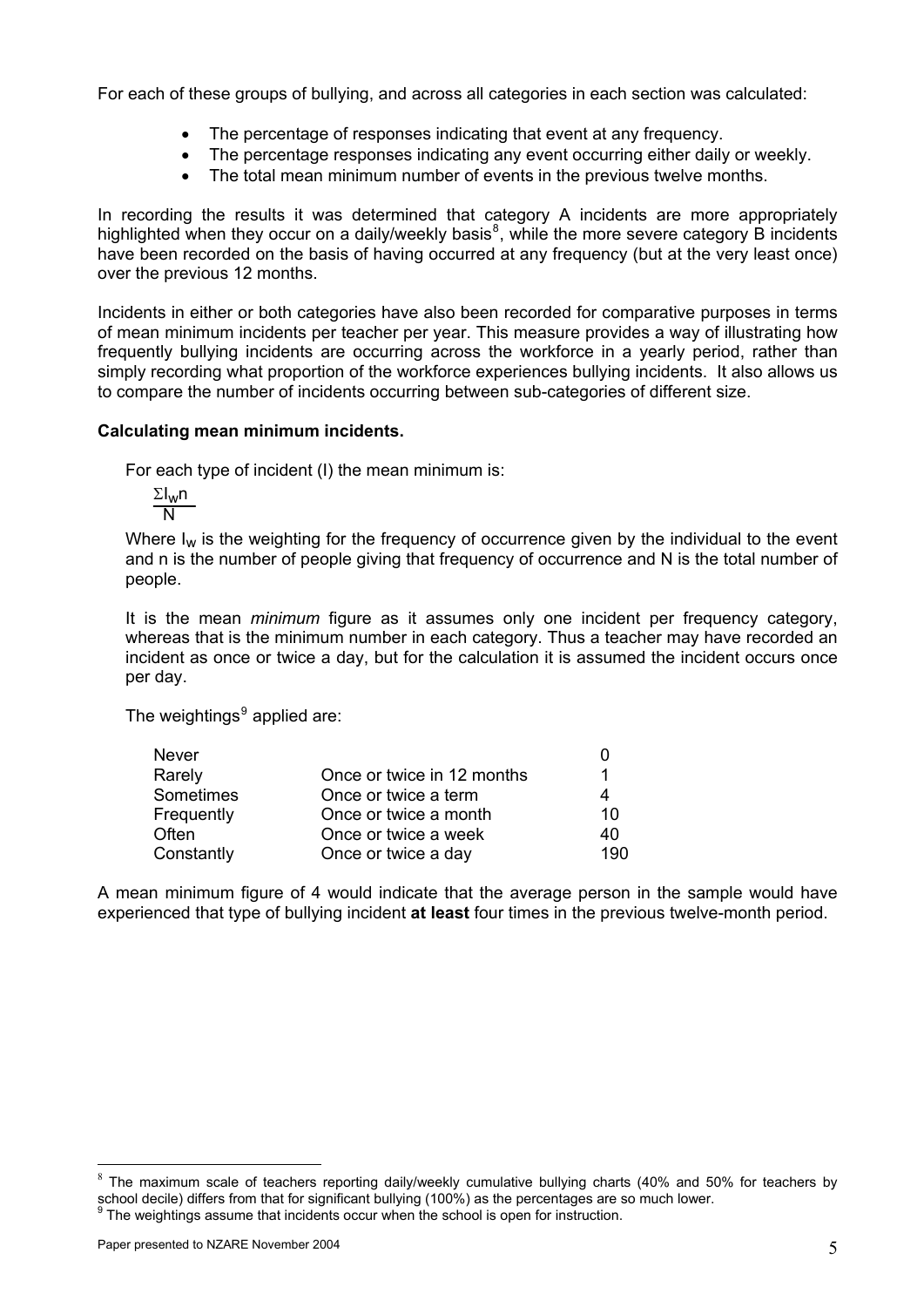# **3. Analysis of findings**

Responses have been reported, unless otherwise specified, in four main ways;

- i. Mean maximum incidents per teacher per year for overall comparative purposes ii<br>ii Overall frequency rates of reported incidents and types of bullying
- Overall frequency rates of reported incidents and types of bullying
- iii. Category A (cumulative) incidents occurring on a daily/weekly basis
- iv. Category B (significant) incidents occurring within a whole year

Information has also been provided on the distribution of teachers within different demographic groups of teachers or schools.

## **General findings relating to all teachers in all schools**

#### **Who are teachers most bullied or harassed by?**

Consistently, by far the most bullying and harassment reported by teachers was from students, followed by management and then, to a far lesser extent, from either other teachers or from parents or visitors to the school. This is seen in all reports throughout all demographic groups of teachers and school types and is illustrated here in the percentage of teachers who reported any incident of bullying over a whole year.



Frequency of bullying also shows a consistent trend in regard to the frequency rate most commonly reported. Most bullying incidents are infrequent. Most teachers reported bullying incidents as occurring rarely and this trend persisted throughout all reporting with the least proportion of teachers reporting constant, i.e. daily, bullying or harassment.

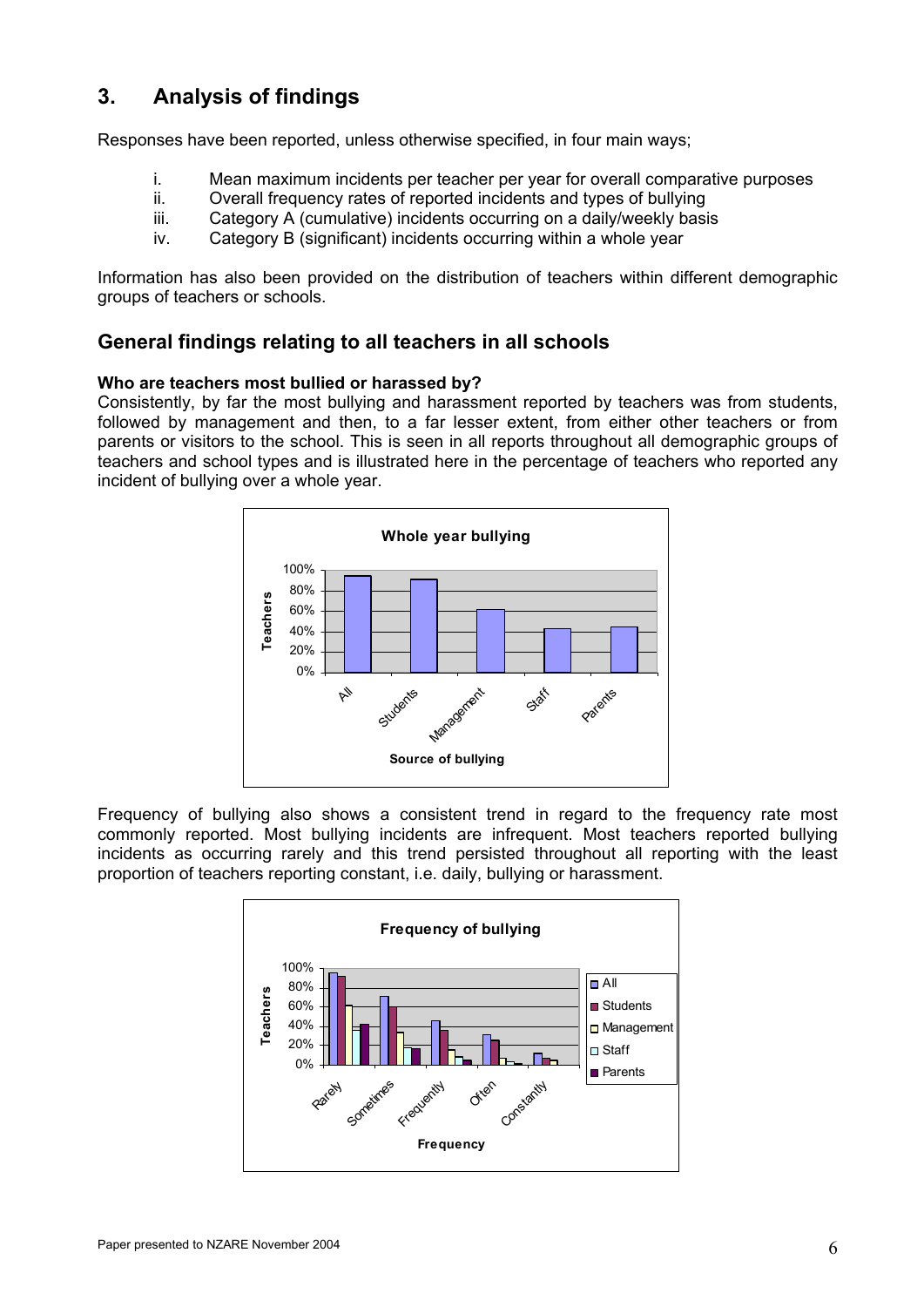#### **How** *many* **teachers report bullying?**

The analysis of cumulative bullying incidents showed nearly a third of all teachers experience minor forms of bullying on a daily or weekly basis, mostly from students (28%). Comparatively few teachers experience this form of bullying on a regular basis from management (8%), other staff (3%) or parents (0.5%).

On the other hand, a far higher proportion of teachers (85%) report less frequent but more significant bullying incidents within a school year. While the same trend is apparent, i.e. the most frequent sources of bullying being students, management, staff and parents in that order, there is far less differentiation and the ratio of incidents generated by student and management staff in particular are much closer.



#### **How** *much* **bullying or harassment does the average teacher experience in a year?**

Using the mean minimum calculation explained in the previous section, the average teacher can expect to be confronted with 85 incidents of some kind of bullying or harassment per year. (This does *not* include incidents of violence between students). 42 of these can be expected from students, 32 from management staff, 7 from other staff and 4 from parents.

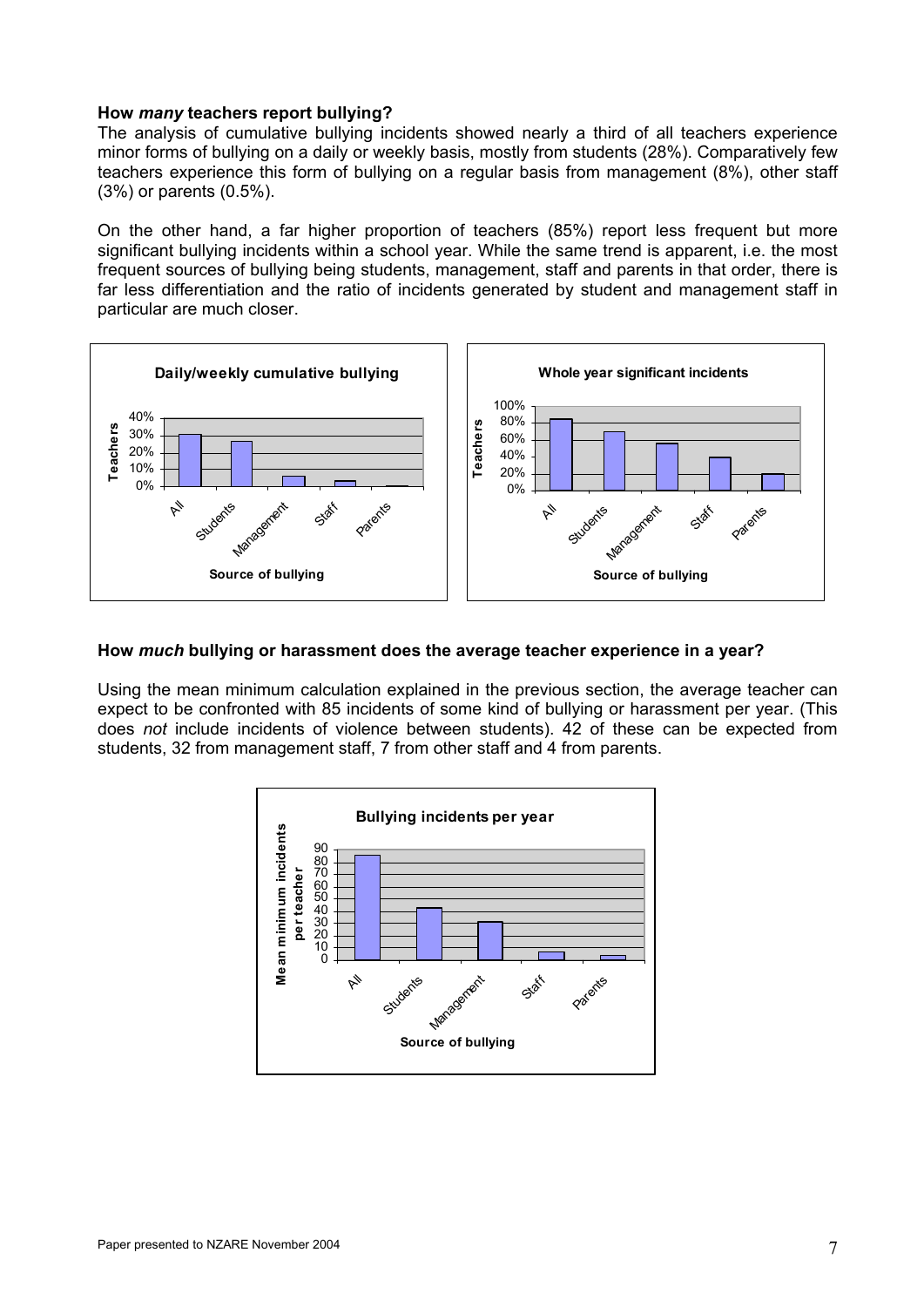### **Different kinds of bullying behaviours**

The table below describes the forms of bullying behaviour from each source most reported by teachers.<sup>[10](#page-7-0)</sup> These behaviours were of both cumulative and significant incidents and they remained consistently the most reported from different groups of teacher, and from teachers in different types of school. This remained consistent when applying different measures (whole year, daily/weekly or mean minimum). This table illustrates the percentage of teachers reporting incidents in these categories at any frequency level throughout a whole year as well as the mean minimum number of each type of behaviour reported by participants.

| Source of               | <b>Cumulative bullying</b>                                                           | <b>Whole</b> | <b>Mean</b> | <b>Significant bullying</b>                      | <b>Whole</b> | <b>Mean</b> |
|-------------------------|--------------------------------------------------------------------------------------|--------------|-------------|--------------------------------------------------|--------------|-------------|
| bullying                |                                                                                      | year         | min.        |                                                  | year         | min.        |
|                         |                                                                                      |              | inc.        |                                                  |              | Inc.        |
| <b>Students</b>         | Verbal abuse                                                                         | 81.6%        | 17.8        | Acts of vandalism                                | 55.9%        | 7.4         |
|                         | Significant public<br>challenges to authority as a<br>teacher                        | 69.3%        | 10.2        | Physical intimidation                            | 48.6%        | 3           |
|                         | Verbal intimidation, i.e.<br>threats                                                 | 48.7%        | 3.2         | Physical assault                                 | 15.5%        | 0.4         |
|                         | Verbal sexual harassment                                                             | 26.1%        | $\mathbf 1$ |                                                  |              |             |
|                         | Written or electronic<br>bullying                                                    | 20.1%        | $\mathbf 1$ |                                                  |              |             |
|                         |                                                                                      |              |             |                                                  |              |             |
| <b>Parents/visitors</b> | Verbal abuse                                                                         | 25.6%        | 1           | Significant public challenges to authority       | 22.1%        | 0.8         |
|                         | Verbal intimidation, i.e.<br>threats                                                 | 21%          | 0.4         | Physical intimidation                            | 14.5%        | 0.3         |
|                         | Disparaging remarks about<br>work or personal life in front<br>of students or adults | 20.4%        | 0.5         | Acts of vandalism                                | 9.5%         | 0.4         |
|                         | Ridicule/taunts in front of<br>students or adults                                    | 14.1%        | 0.3         | Physical assault                                 | 1.7%         | 0.002       |
| <b>Staff</b>            | Disparaging remarks about<br>work or personal life in front                          | 20.3%        | 0.8         | Deliberate denial of information or<br>resources | 22.7%        | 1.6         |

<span id="page-7-0"></span><sup>&</sup>lt;sup>10</sup> Also included is the percentage of teachers reporting the *most* extreme form of violence, physical assault. 15.5% of teachers report such assaults from students, the 8<sup>th</sup> ranking behaviour (out of 11). However physical assaults from parents are reported by only 1.7% of teachers making assault the second to least reported behaviour. And physical assaults from either management or non-management staff are the least reported behaviour and reported by the least number of teachers (0.7 and 0.5% respectively).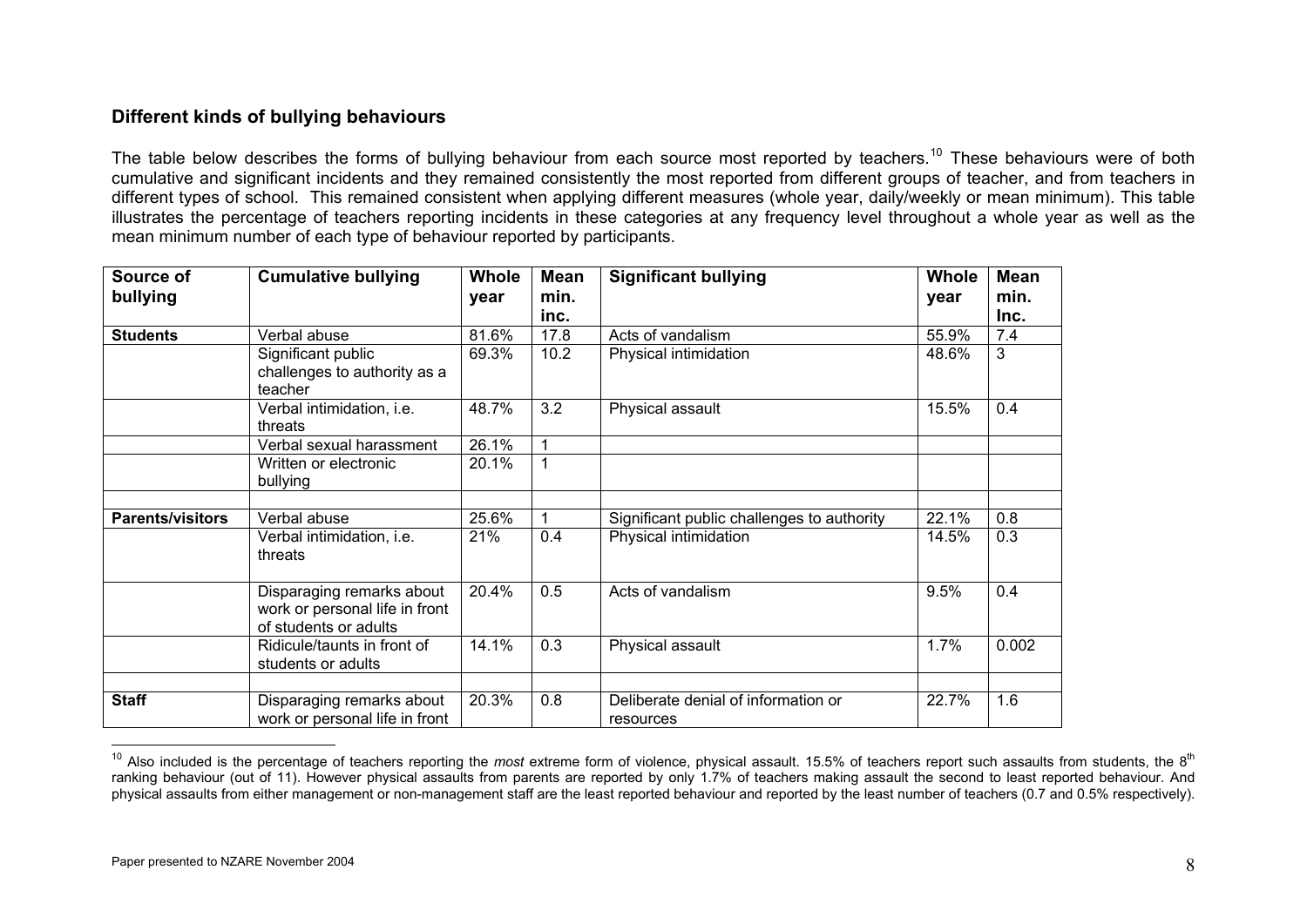|                   | of students or adults                             |       |     |                                                                                                |       |              |
|-------------------|---------------------------------------------------|-------|-----|------------------------------------------------------------------------------------------------|-------|--------------|
|                   | Ridicule/taunts in front of<br>students or adults | 17.5% | 0.8 | Isolation or exclusion from meetings,<br>events, conversations                                 | 21.8% | 1.6          |
|                   | Verbal abuse                                      | 13.3% | 0.5 | Significant public challenges to authority                                                     | 12.6% | 0.4          |
|                   |                                                   |       |     | Physical assault                                                                               | 0.3%  | 0.002        |
| <b>Management</b> | "Silent' treatment, refusal to<br>communicate     | 30.5% | 4.2 | Imposing unrealistic workload compared<br>with colleagues                                      | 27.9% | 5.4          |
|                   | Unfair blame                                      | 30%   | 1.6 | Public reprimand or humiliation if speaking<br>out against management decision                 | 22.8% | 1.05         |
|                   | Excessive monitoring,<br>micro-management         | 23.5% | 3.7 | Credit claimed for work or achievements                                                        | 20.6% | $\mathbf{1}$ |
|                   |                                                   |       |     | Classes or tasks changed without cause or<br>time                                              | 20.3% | 1.3          |
|                   |                                                   |       |     | Denial of information or resources<br>necessary to teaching or other work                      | 18.4% | 2.8          |
|                   |                                                   |       |     | Denial of reasonable support, mentoring or<br>professional development requested by<br>teacher | 17.7% | 2.5          |
|                   |                                                   |       |     | Isolation / exclusion from meetings, events<br>or professional conversations                   | 16.9% | 2            |
|                   |                                                   |       |     | Physical assault                                                                               | 0.5%  | 0.000        |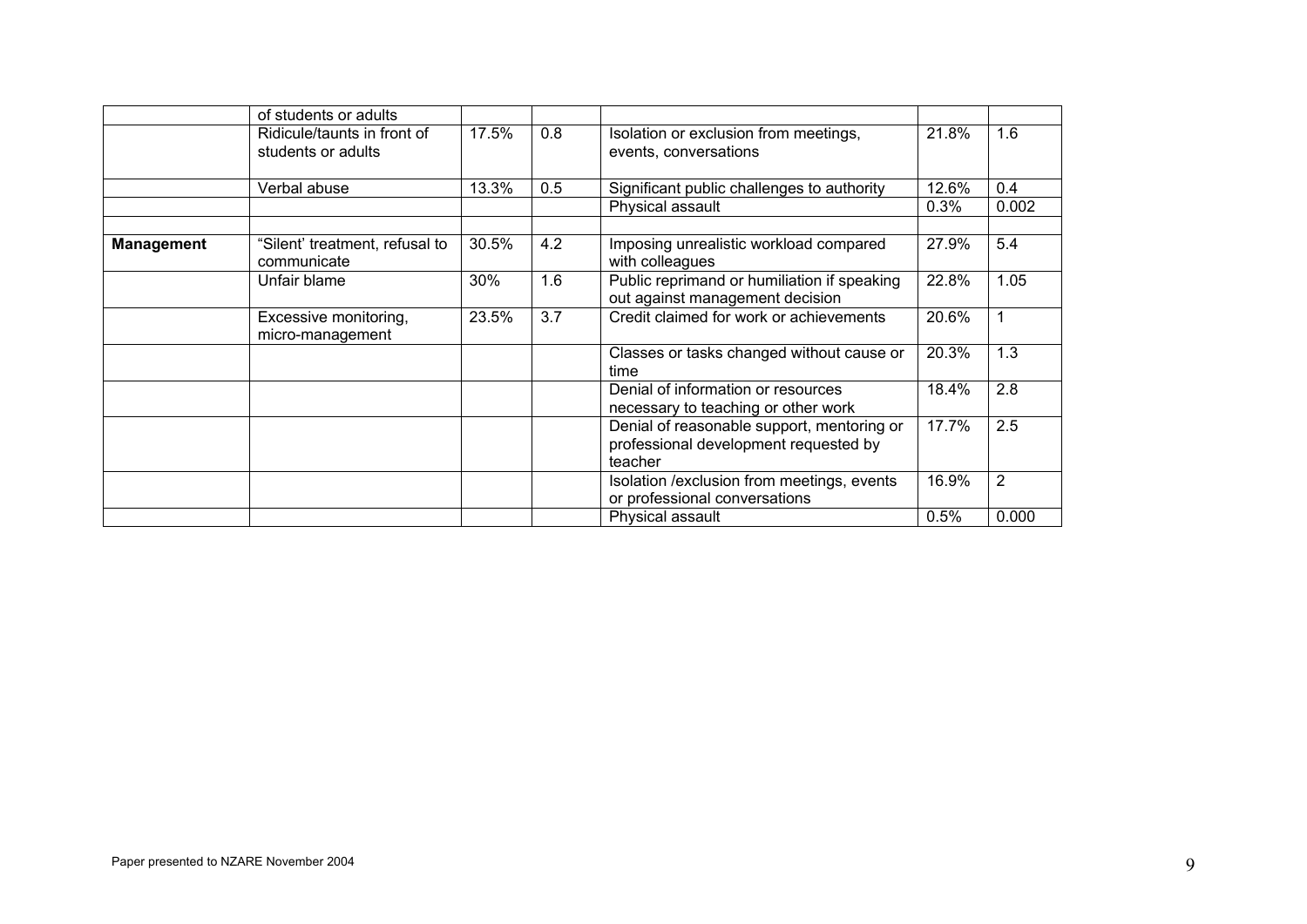## **Differences between specific groups of teachers**

When looking at differences between groups of teachers the survey identified teachers by gender, age, ethnicity and management/non-management staff. The distribution of the groups was as follows:



## **Ethnicity**

Unfortunately the sample of ethnicities other than Pakeha/European was too small to draw significant conclusions in terms of racial harassment or other forms of bullying of teachers of other ethnicities and this analysis will have to await further research. There were only 37 respondents who identified as Maori, 16 as Asian or Indian and 14 as Pacific.

## **Gender**

More women teachers report bullying from all sources than men, and women teachers can expect to experience more bullying than men, at least an average of 94 incidents within a year as compared with 81 incidents for men teachers. This pattern remained consistent when looking at bullying from management, other staff and parents. However male teachers reported a slightly higher average incident rate of bullying from students than women teachers (48.6 over 47.8 for women).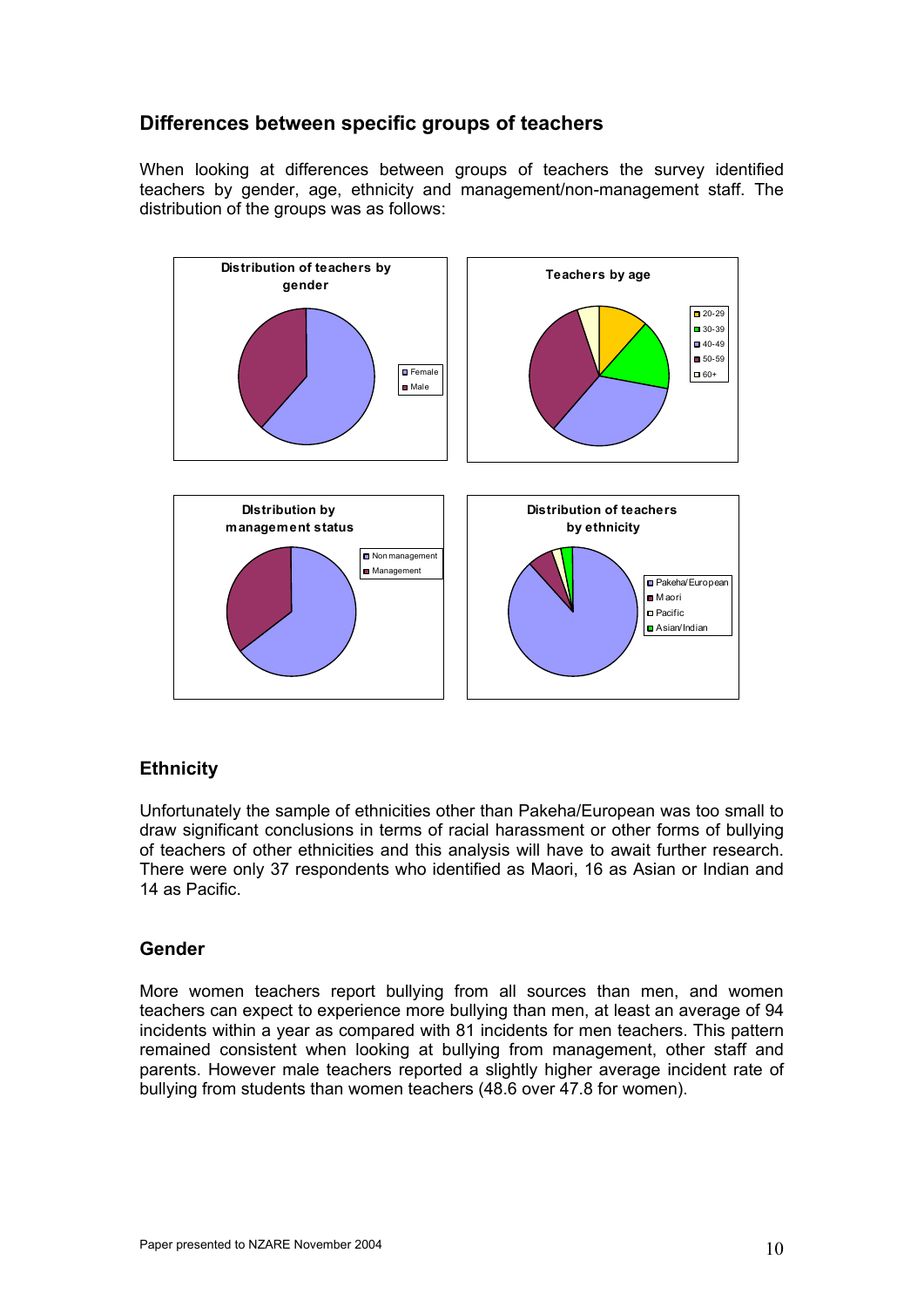<span id="page-10-0"></span>

Women teachers also reported more bullying at most frequency levels from weekly to yearly incidence. However constant bullying (at least once or twice a day) was reported slightly more often by male teachers (12.7% over 11.5%).



Women teachers also reported more of both significant and cumulative incident bullying, an overall difference of 8.4% for significant and 4.5% for cumulative bullying. This remained consistent for both forms of bullying from all sources.<sup>[11](#page-10-0)</sup>



 $\frac{1}{2}$  $11$  It should be noted however, that deductions regarding frequent cumulative bullying, from staff of equal status and from parents can often only be indicative due to the small size of sample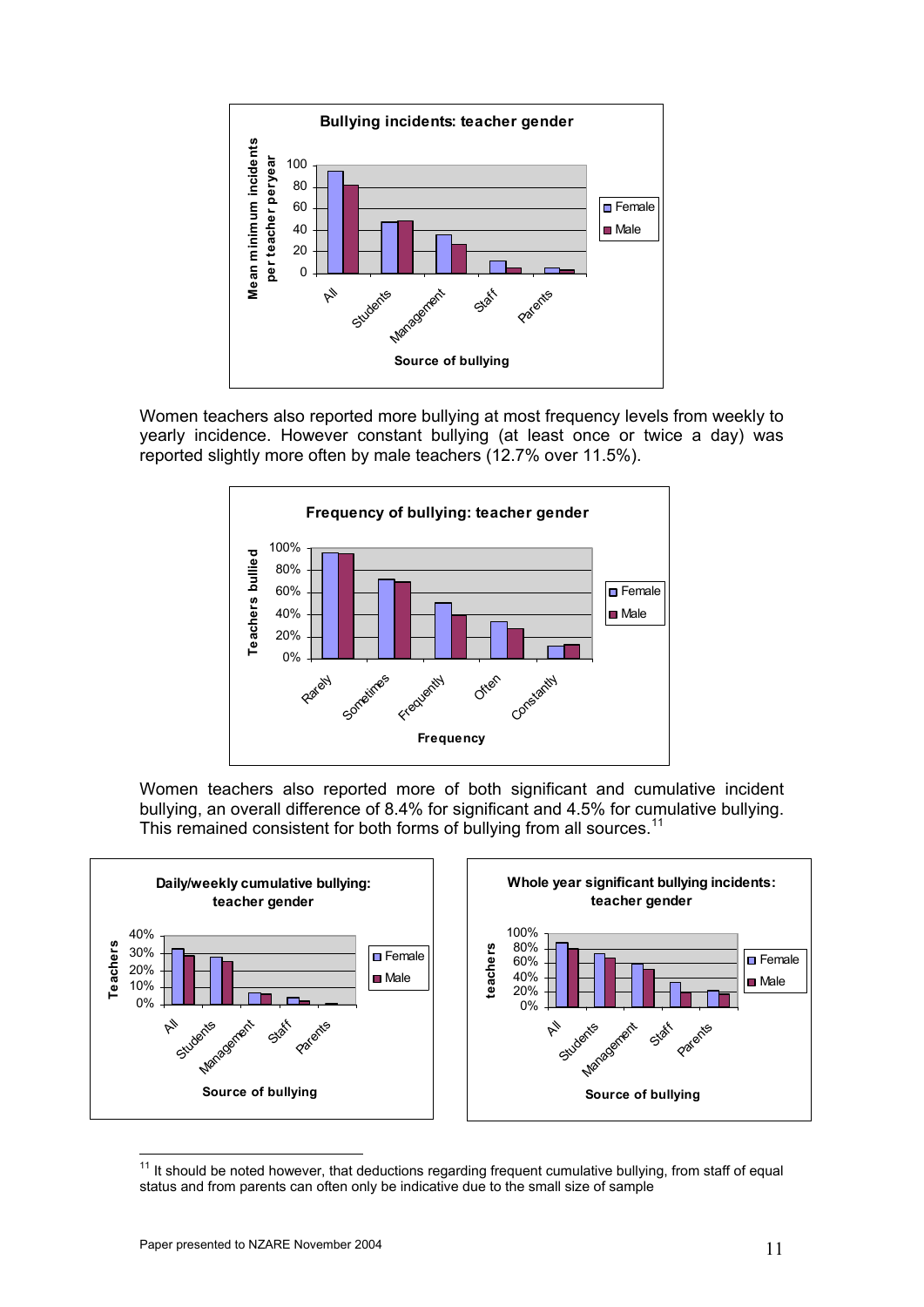### A**ge**

In analysing the data on differences in bullying trends on different age groups of teachers, a more complex picture emerges.

It is hardly surprising that the youngest teachers, who are also the least experienced, and those with the least status, can expect a higher average incidence of bullying overall, and from most sources. However there is an interesting spike in the middle years (40-59), of bullying from management staff, which nearly matches that experienced by the 20-29 group. Teachers within this group are more likely to be themselves management staff, and this finding is consistent with those of management staff reports of bullying from management staff (see over).

The average numbers of bullying incidents from staff and parents are very small. However, their indication that the teachers most vulnerable to bullying from parents are in the 40-49 age group, are reasonable, considering the high number of these teachers who are in management positions responsible for discipline of students and thereby coming into conflict situations with parents.



However when analysing the specific data of both cumulative and significant bullying incidents, another group clearly emerges as being a prime target of bullying, particularly from students. While more teachers from the youngest age group report significant incidents overall, the teachers reporting significant incidents from students are from the oldest age group, 60 and over.

This is even more marked in the reports of cumulative bullying, where more teachers in this oldest age group report the most frequent bullying from both all sources, and particularly from students. The small size of the over 60 age group sample (28 teachers) may suggest these findings can only be seen as indicative. However, this finding is considerably strengthened when considering that it is the next oldest, and much larger, age group of 50 – 59 year old teachers (184) who are the next highest reporters of bullying from both sources. More teachers from this latter group (50-59) also report workplace bullying from management, which is again consistent with the findings from the management group (see over) as they themselves are more likely to be management staff.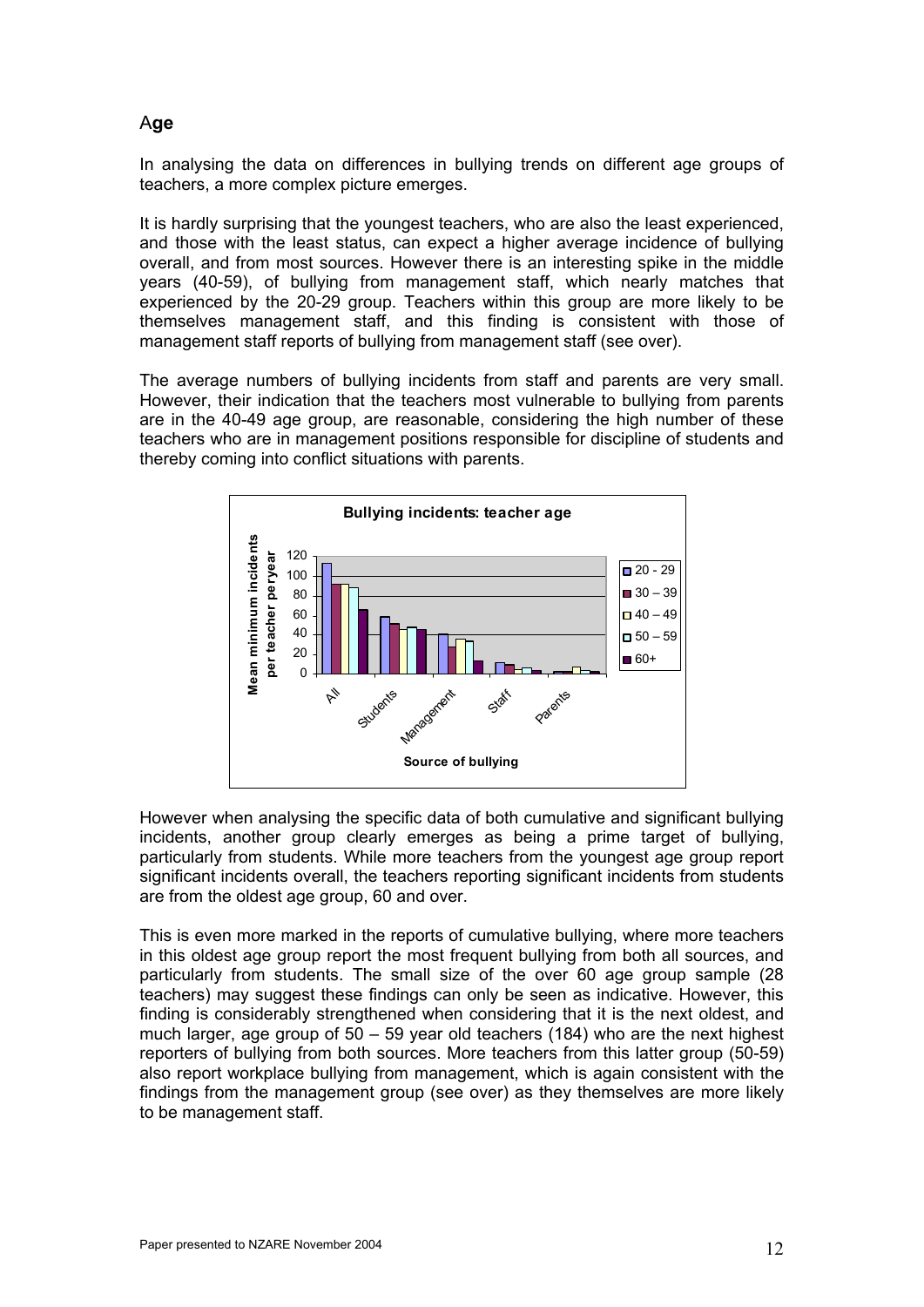

Initially the writer found it odd that the oldest, and most experienced teachers should be those who most reported both cumulative and significant bullying, particularly from students, especially when the average incidents experienced were actually lower than for younger age groups. However discussions with groups of teachers have offered some insight both in terms of student behaviour and teacher response. Teachers report that some students harass older teachers *specifically* in relation to their age with comments such as; "Are you still here?" and; "Aren't you past it?" Others comment that older teachers have higher expectations on students in regard to familiarity, language and respect, remembering earlier years in their teaching experience where teachers were afforded a great deal more respect and authority.

### **Management and non management staff**

Participants were asked to identify as either:

- i. Classroom teacher
- ii. Guidance counsellor
- iii. Teacher in charge of subject
- iv. Assistant HoD/ H.o.Faculty
- v. H.o.D / H.o.F
- vi. Associate Principal
- vii. Deputy Principal
- viii. Principal

Analysis between non-management (i-ii above) and management (iii – viii above) staff indicates by all measures, that non-management staff are subjected to more bullying by students and management staff to more from parents. As younger staff members are less represented in management positions, this correlates also with the findings in regard to age groups.

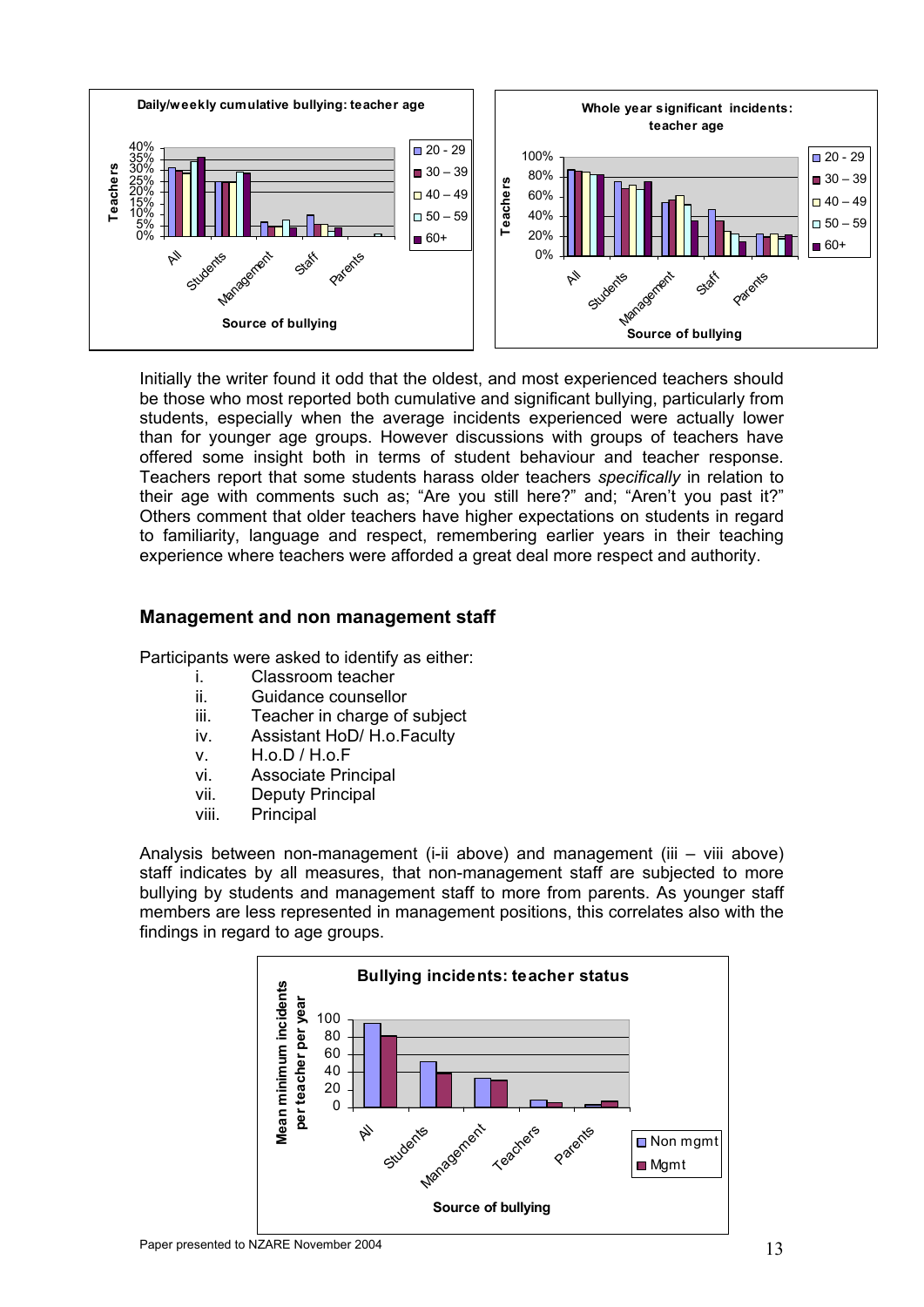More surprisingly, it was apparent that management staff reported a similar amount of cumulative bullying and more significant incident bullying from other management staff of a higher status. A number of factors could be at play here, particularly in regard to the less frequent but more significant incidents. Factors could include:

- more contact through the closer working relationships between lower, middle and higher level management staff
- workload pressure
- pressure to perform from both outside agencies and within the school community
- competition for resources
- pecking order effect more senior managers pulling rank in school hierarchic system



## **Differences between teachers from different schools**

The data was also analysed by groups of teachers coming from different kinds of school according to:

- Decile group (1–3, 4-7, 8-10) Type (girls, boys or co-ed)
- 
- 
- Location (town, city, rural) Size (under 500, 500-1000, over 1000)

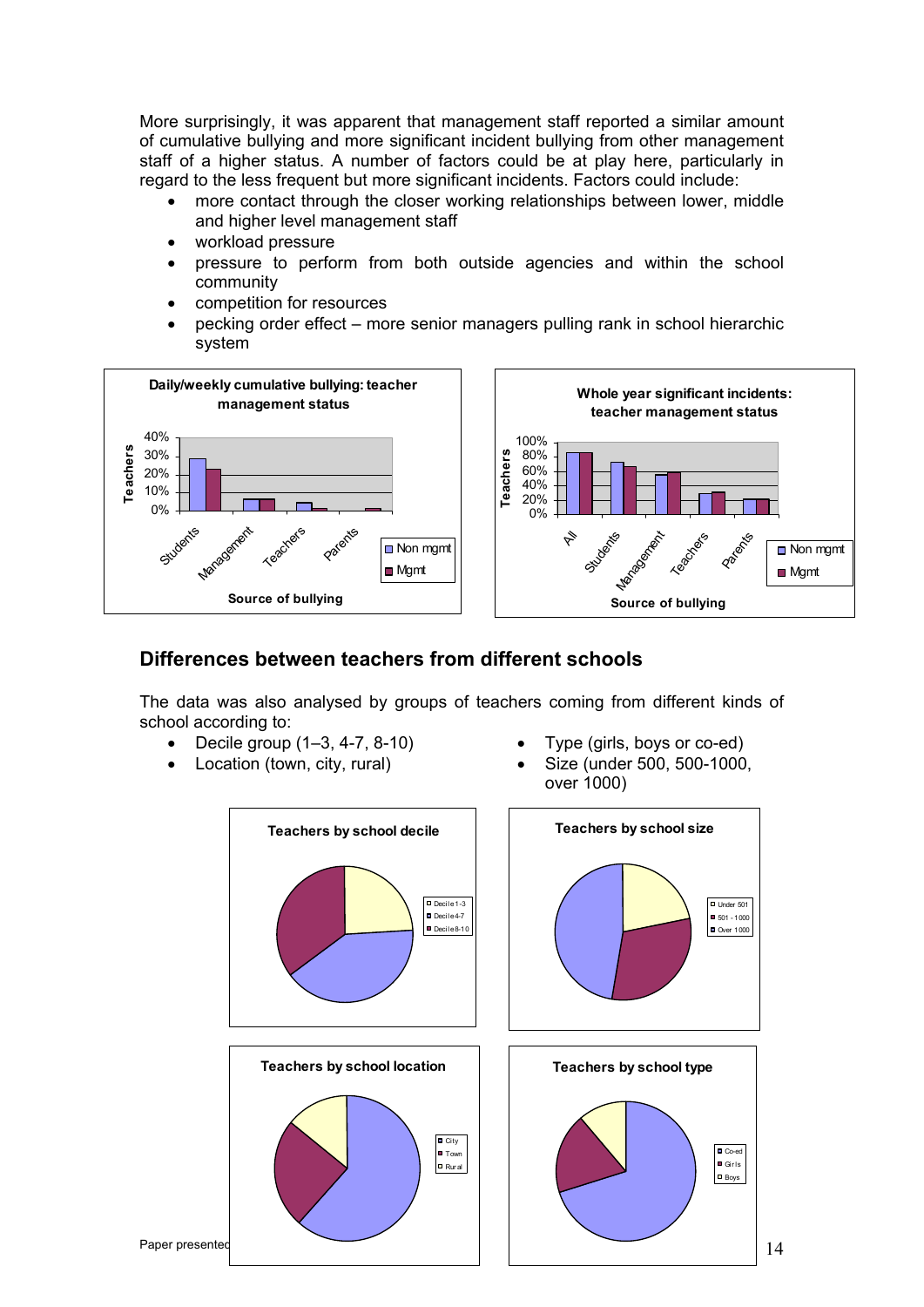### **School decile**

There were no surprises regarding differences in bullying and harassment experienced by teachers from lower decile schools. Decile ranking is based on the proportion of lower socio-ranking families within the school population. Teachers in lower decile schools have always reported being subjected to more violence in quantum and violence of a more serious nature and the findings of this survey support this. Consistently, more teachers reported more bullying from students, the lower the decile of school. This was true of both cumulative bullying and significant incidents.



Teachers working in lower decile schools can also expect to experience many more bullying incidents throughout a whole school year. In fact teachers in the lowest decile group averaged almost twice the overall number of bullying incidents from students each year. However, while this may not be surprising when considering the behaviour of students, it is less obvious why it should hold true of bullying from management and other staff, other than to suggest an overall "rougher and tougher" school environment and the rubbing off of this on relationships between adults as well.



The effect of decile of school mediates throughout all reports from teachers in the different kinds of school; location, type and size. It appears to be one of the most crucial factors in school environments that impacts on violence against teachers.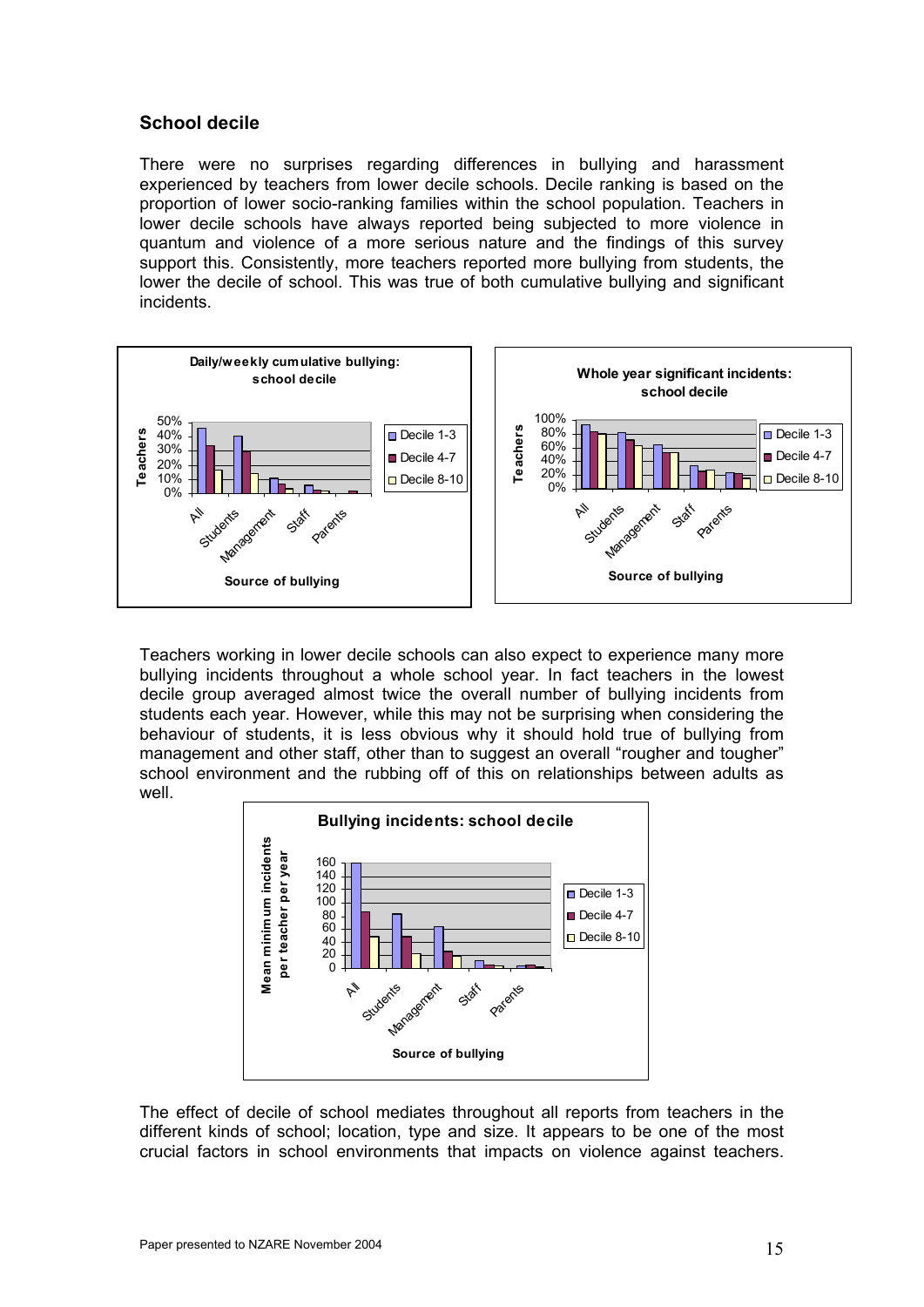### **School location**

The overall comparison of mean minimum incidents per teacher per year showed bullying from almost all sources to be more prevalent in town schools, followed by rural and city schools. Rural schools produced more incidents of bullying from students and parents than city schools but the reverse was true with bullying from management and staff.



More teachers from rural schools reported cumulative bullying by students and more teachers from town schools reported it from management, with teachers from city schools reporting the least. There was little appreciable difference between the three groups in terms of significant bullying incidents.

Overall, teachers from city schools appear to experience the least bullying. In discussions with teachers, individually and in groups, they speak of the higher visibility and vulnerability teachers often have in town and rural communities. There is also a strong correlation with the decile findings as town and rural schools have lower than average decile ratings than city schools.

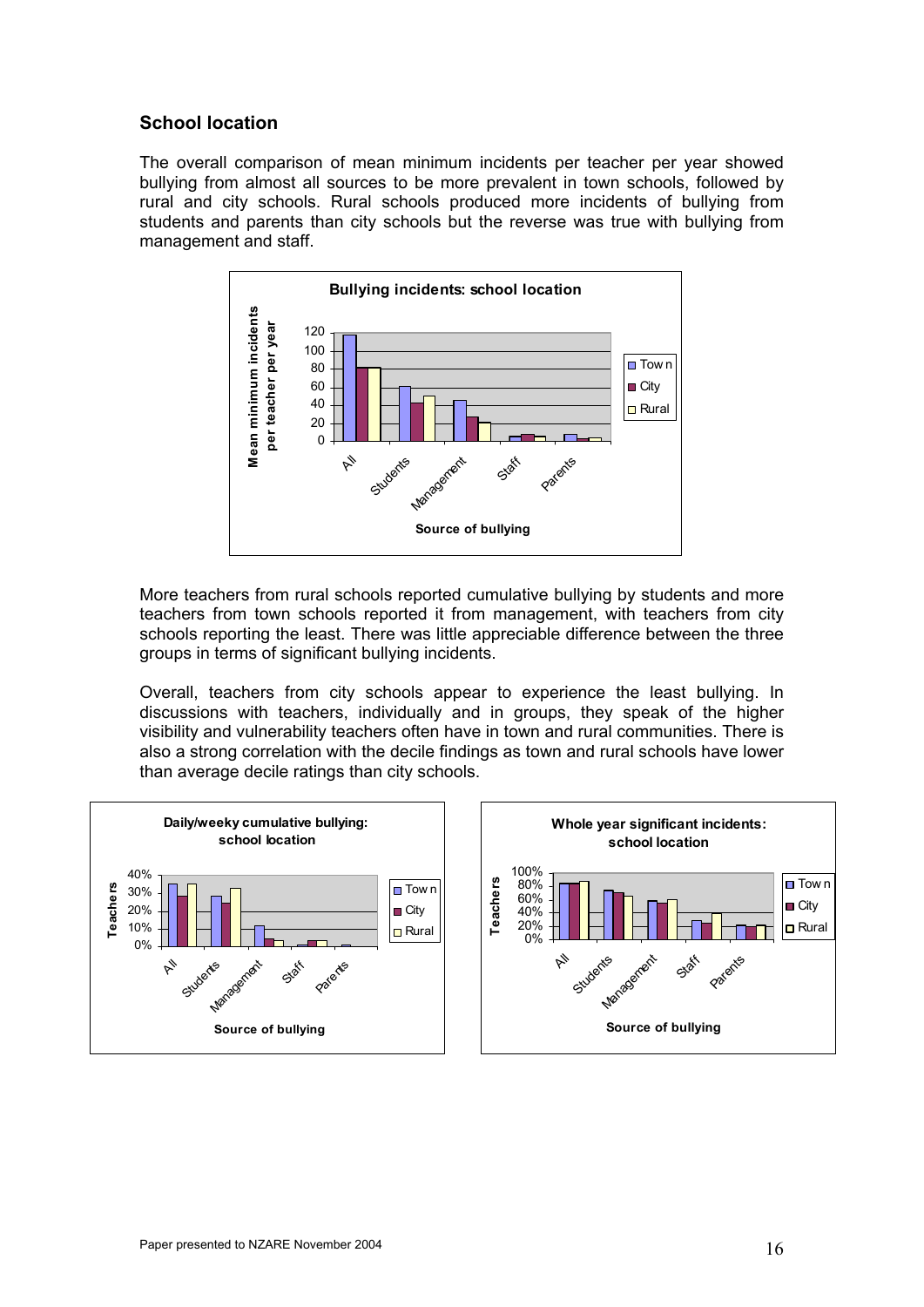### **School type**

Overall, bullying appears to be considerably more prevalent in co-educational schools, followed by boys' schools and (slightly) less in girls' schools. This is most evident in bullying from students where teachers in co-ed schools can expect to average almost twice the number of incidents from students than those from other schools. Teachers from girls schools can expect slightly more bullying from management than those from boys schools, although still less than those in co-ed schools, and there are no appreciable difference in bullying of teachers from other staff or parents within the different schools.



These trends are entirely consistent in the reporting of cumulative and significant bullying except that slightly more significant incidents by management are reported in both boys and girls schools than in co-educational schools.

Again these findings link strongly to those on teachers from lower decile schools, with more co-educational schools falling within the lower decile groups than single sex schools.



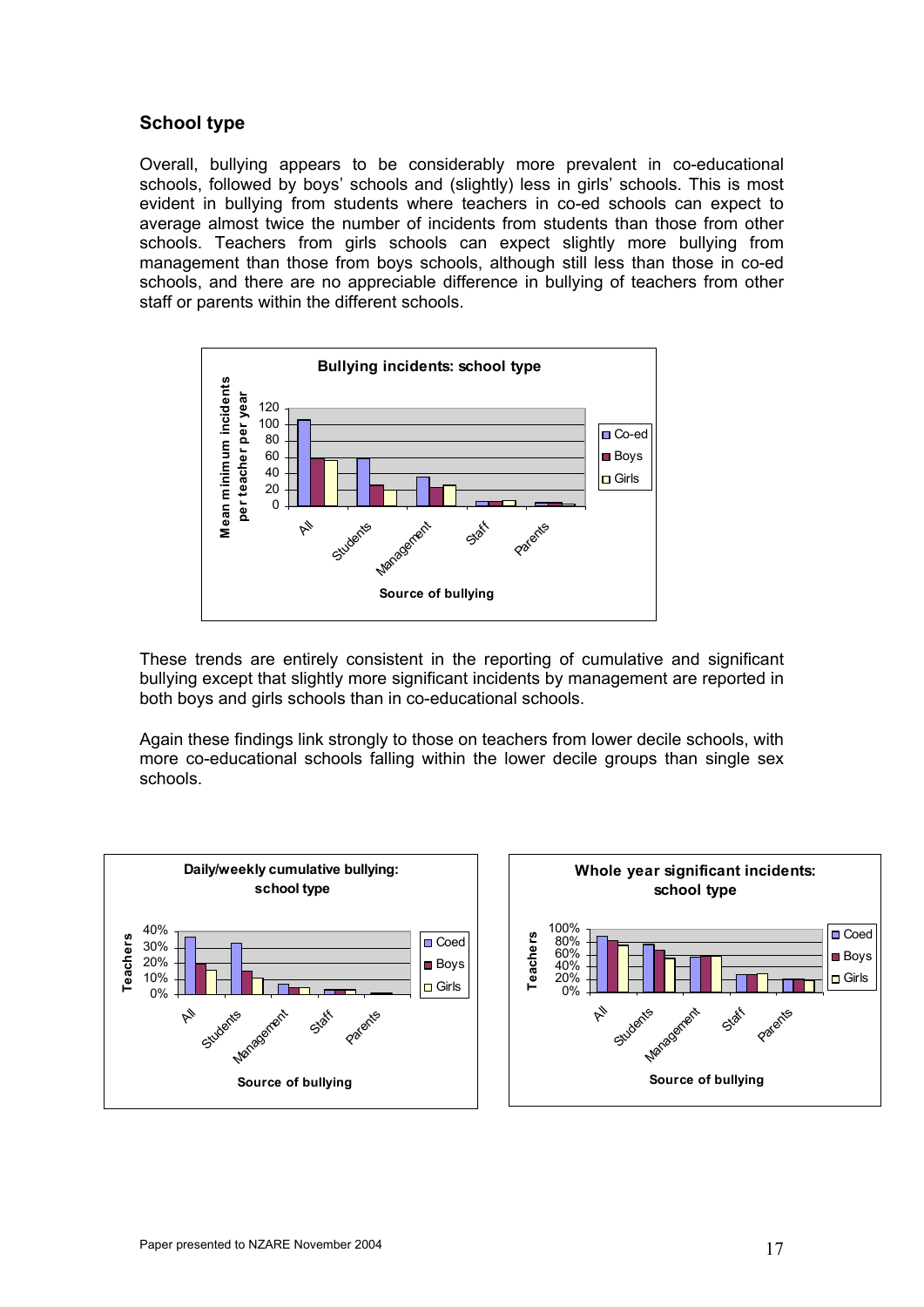### **School size**

The data on school size is similarly clear and consistent, if somewhat surprising. It appears that the smaller the school the more bullying teachers report from the two major sources of bullying, students and management. There is a slight variance from this when analysing bullying from parents and staff but the numbers here are so small it is truest to say there is little appreciable difference in the numbers of teachers reporting bullying from these sources from different sized schools.



A very similar picture emerges with the cumulative bullying data, but a greater variance is apparent with significant incident bullying in different sized schools. Overall, slightly more teachers from medium sized schools report significant incident bullying over a whole year from both students and parents.

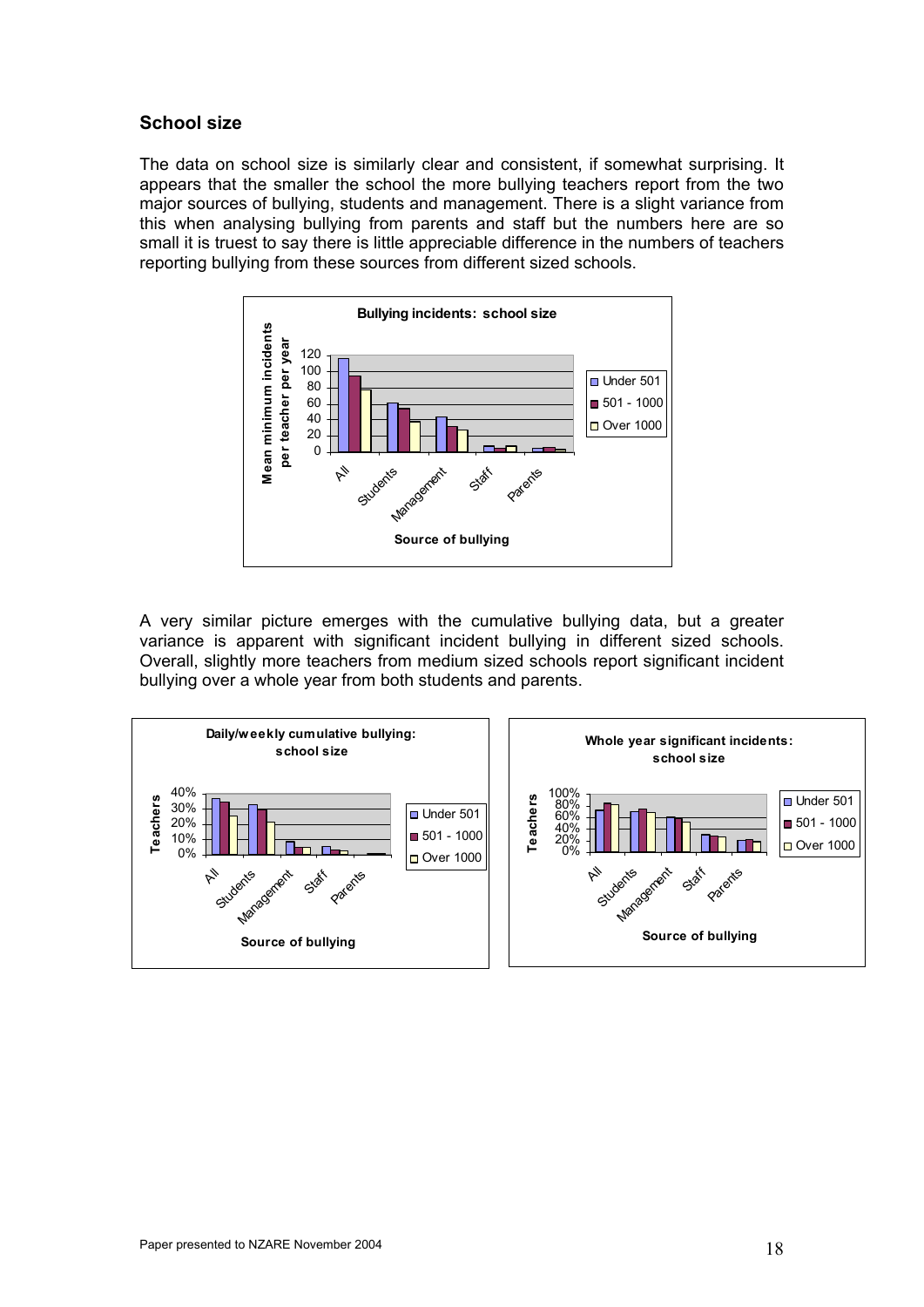## **4. Resources identified by members to combat violence**

240 teachers altogether responded to the open question regarding what resources they would like put in place to assist them. Only a cursory analysis of these has thus far been possible. This has indicated that teachers identified the following groups and agencies as being the ones they most need to provide them with necessary support, resources and professional development. Many of the comments indicate that teachers are disappointed with the dearth of appropriate resources and support from these agencies and that it is programmes, professional development and resources they need rather than blame for student behaviour and violence, eg,

> • *MOE taking more notice of the behaviour many current students display. Not putting blame on teachers, schools.*



• *Higher expectations of accountability of parents and caregivers. Much currently seems one-sided*.

#### **\* Key**

- Ministry of Education (including Group Special Education)
- Funding (in general for specific purposes, eg class sizes, access to specialists and resources etc)
- Counselling (for targets of bullying)
- Police/security (Police sometimes referred to in security sense, sometimes in providing programmes for students, eg, Kia Kaha)
- Education Review Office (assistance and support rather than criticism)
- Professional Development (in a range of areas, mostly behaviour/risk management)
- Resource Teachers of Learning and Behaviour (greater access)
- Ancillary staff (specialists, teacher aides, security staff)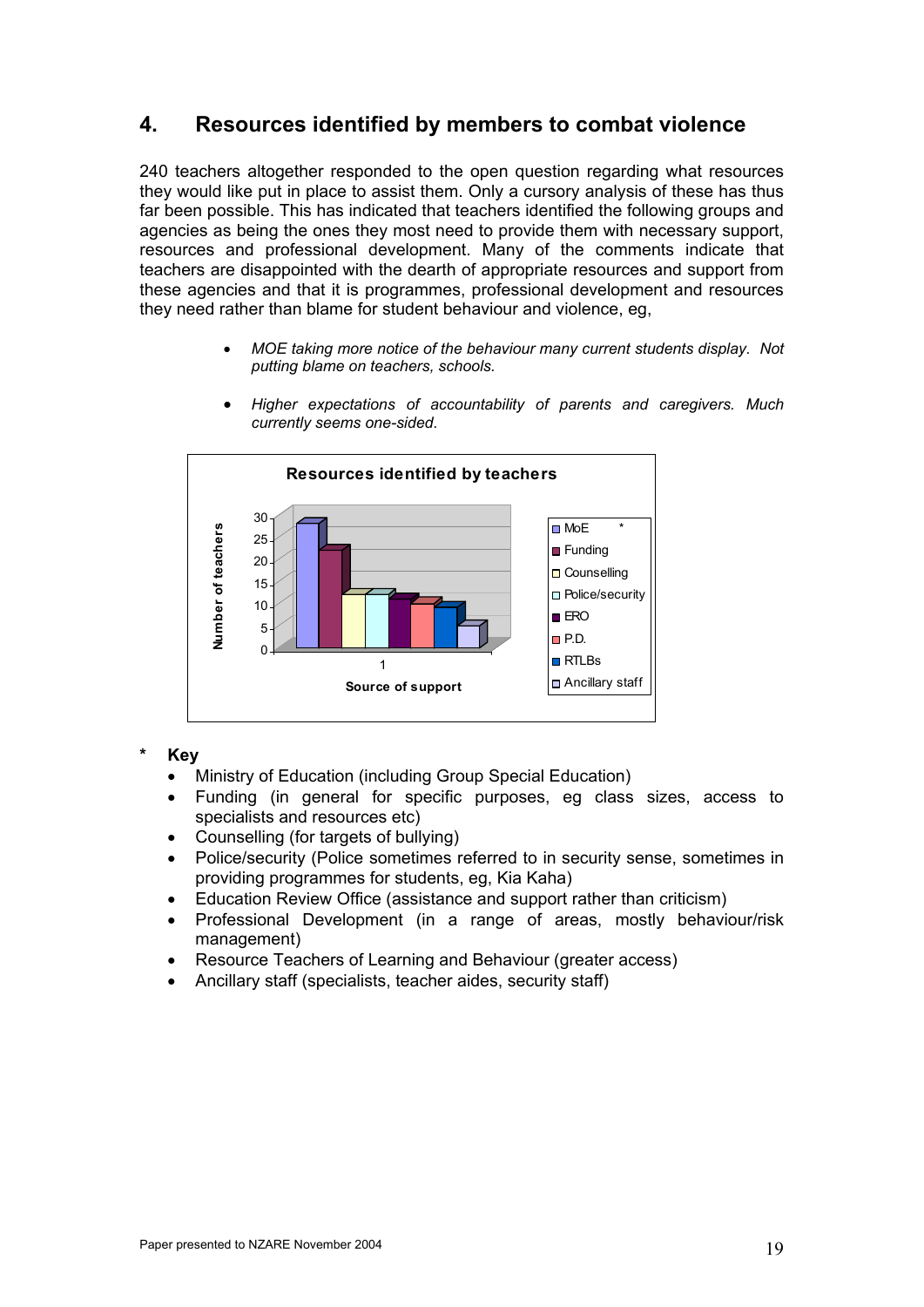# **5. The branch survey**

## **Survey of branch chairs**

The branch survey was sent to all secondary and area or composite school branch chairpersons. They were asked to report on any anti-violence systems, policies and procedures in place in their schools and the overall picture their responses present is that most schools are addressing issues of violence in schools to some extent. However, only 101 branches responded to the survey out of 395 and it is possible that this could have given a positive skew to the response as those branches with a lack of systems and policies in place may have been less likely to respond. Further analysis is needed to draw parallels between what kinds of schools have the most systems in place in terms of their decile, location, size or type.

## **Policies, practices and procedures identified as existing in schools**

| Any anti-violence policy / procedure in school           |       |  |  |  |
|----------------------------------------------------------|-------|--|--|--|
| Clear reporting/complaint procedure of violent incidents | 85.5% |  |  |  |
| Provision of counselling/support to targets of violence  | 83.6% |  |  |  |
| Safety measures, eg, lighting, alarms etc                | 72.7% |  |  |  |
| Anti-bullying programmes for students                    | 65.5% |  |  |  |
| Access to mentoring/professional development for staff   | 64.5% |  |  |  |
| Identified staff responsible for handling complaints     | 63.6% |  |  |  |
| Procedures to prevent/diffuse violent situations         | 60.9% |  |  |  |
| Whole school policy, including monitoring/evaluation     | 55.5% |  |  |  |

While 82.7% responded to the first and more comprehensive question; *"Does your school have any anti-violence systems, policies or procedures in place?"* there were reports of two individual provisions that exceeded this. 85.5% of schools reported that they had clear well known reporting and complaint processes for violent incidents and 83.6% reported that counselling or support was available to targets of violence after the event. There was a range of reports of other specific procedures of between 60 and 73%, but the lowest response (only 55.5%) reported a whole school anti-violence policy in place.

46 branches responded to an open question seeking for information on other systems, policies or procedures being used. Of these, three reported very little violence occurring against teachers in their schools.

Many reported a range of specific initiatives being used in schools. Several schools reported the existence of policies, some more comprehensive than others:

- *Policy on sexual harassment. Policy on dealing with bullying. We are currently working on a policy which covers the anti-violence guidelines/kit sent by PPTA*
- *School wide anti violence, anti bullying (policies) and positive reinforcement of a set of values for all staff and students.*
- *We have an anti-bullying policy which we regard as constituting a programme*
- *Policies are as laid down in BOT documents. Copies (are) available if desired*

Some expressed active concern about the effectiveness of school policies or procedures: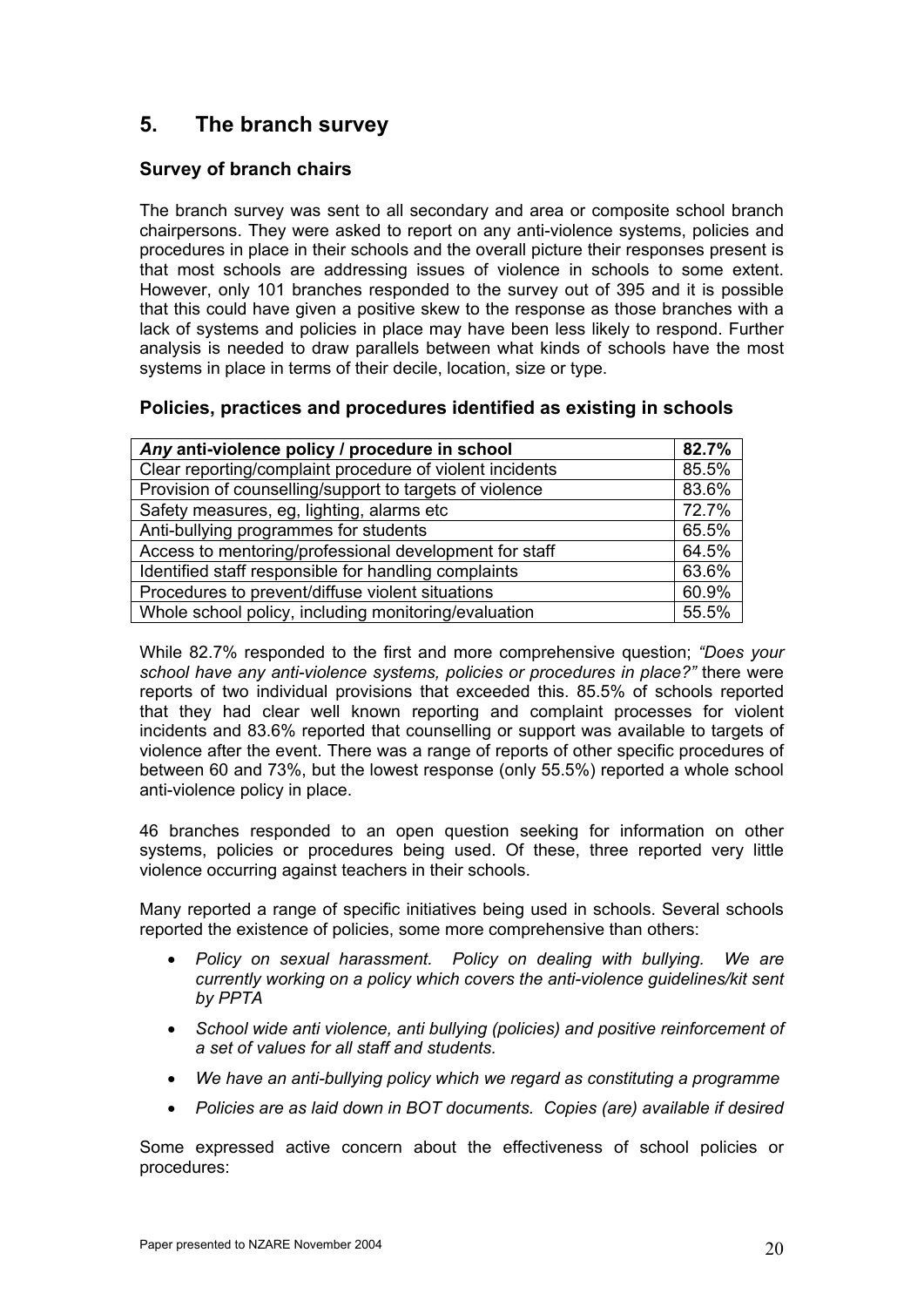- *We say we have them but I'm not too clear as to how the system(s) work. Not too many of the staff could describe any or many.*
- *At times, policies seem to change as to what are the requirements without some staff and students realising there has been a change.*

A number of innovative initiatives were reported for situations of student bullying students:

- peer mediators
- student counsellors
- student bullying surveys
- self defence programmes
- peer support and 'buddying' programmes
- student based mediation, eg MASH (mediation against student harassment)
- anti-bullying programmes, eg WITS (walk away, ignore, tell someone, say something to the person).

Zero tolerance of any violence was referred to by a few schools, sometimes coupled with suspension or stand down and (one) with a restorative justice initiative. A very few schools reported combined student/staff approaches. The following was the exception:

• *Anti harassment team - posters with their names and photos in every classroom. Team is staff and students from all levels. One AP dedicated to student concerns and available at virtually all times.* 

One school reported a specific whole staff approach with special regard for staff welfare:

• *School ancillary staff, cleaners, groundsmen, office staff all are members of the staff welfare committee which meets every month to discuss any issues regarding violence.* 

One school referred to community violence interacting with school violence and the school's method of dealing with this:

• *If a big fight is coming up individuals are released at different times but no set procedure - often our big fights are community not school related.* 

Professional development, mentoring or resources for teachers were hardly reported at all. There were two reports of using RTLBs on occasion, two of schools undertaking the Eliminating Violence programme assisted by Group Special Education, and one of the staff having professional development on mental health.

Overall it was very apparent that most school policies and practice were primarily if not exclusively aimed at dealing with violent situations between, and bullying and harassment of, students rather than adults in school community.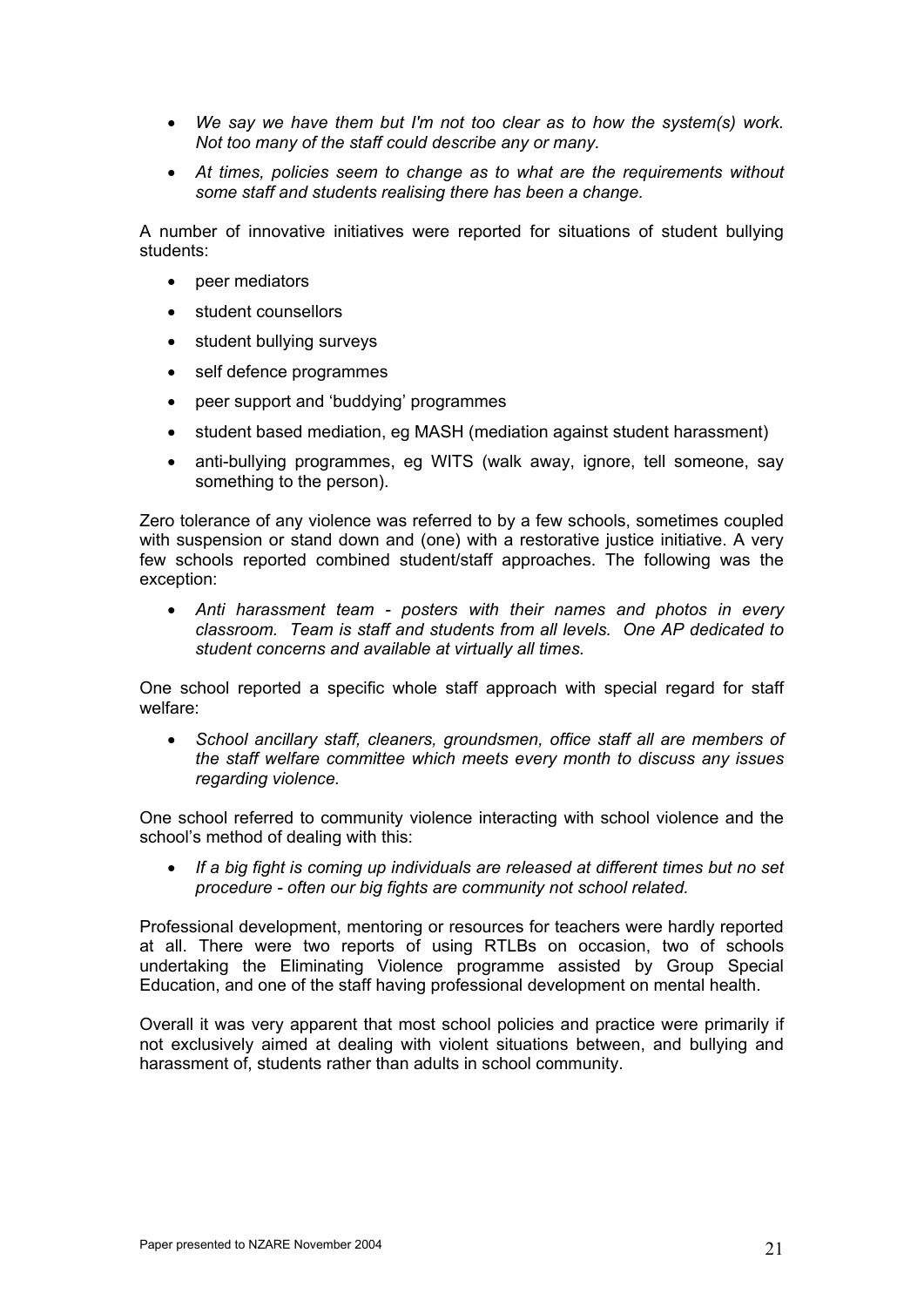## **6. Conclusion**

Teachers work in a complex work environment where the possibility of encountering aggression and hostility is arguably far greater than that encountered by most other employees. While there is no scope within this paper to compare the workplace bullying experienced by teachers with that experienced by other employees, the literature would suggest that the incidence of workplace bullying in schools from other adults, particularly management, would appear to be at least as prevalent in schools as in most workplaces of similar size and complexity.

However, other adults are not the only, or even the prime, source of violence directed against teachers. This survey clearly shows that aggression and violence against teachers comes primarily from students and that this is where the school environment differs markedly from the working environment of other employees of a similar professional status. While practitioners in other professions such as medicine and law are exposed to occasional (and often very dangerous) violence from their clients, it is highly unlikely that they encounter anywhere near the number of violent incidents directed against them as teachers do from students, both at a constant low level and at a less frequent but more serious one.

Schools are also a places that many students do not wish to be in, they *have to* go to school and to this extent it is a coercive environment, but one with far less resources and levels of support in respect to client behaviour, than is afforded to similar coercive work environments, i.e. prisons.

When the sheer number of students in each school is considered, and in particular, the emotional and volatile nature of the adolescent behaviour they exhibit, the school environment teachers work in is clearly a particularly hazardous one. Yet teachers and schools often find it difficult to access appropriate resources and support to assist them to provide a safe school environment which will afford respect and dignity to both adults and students in the school community.